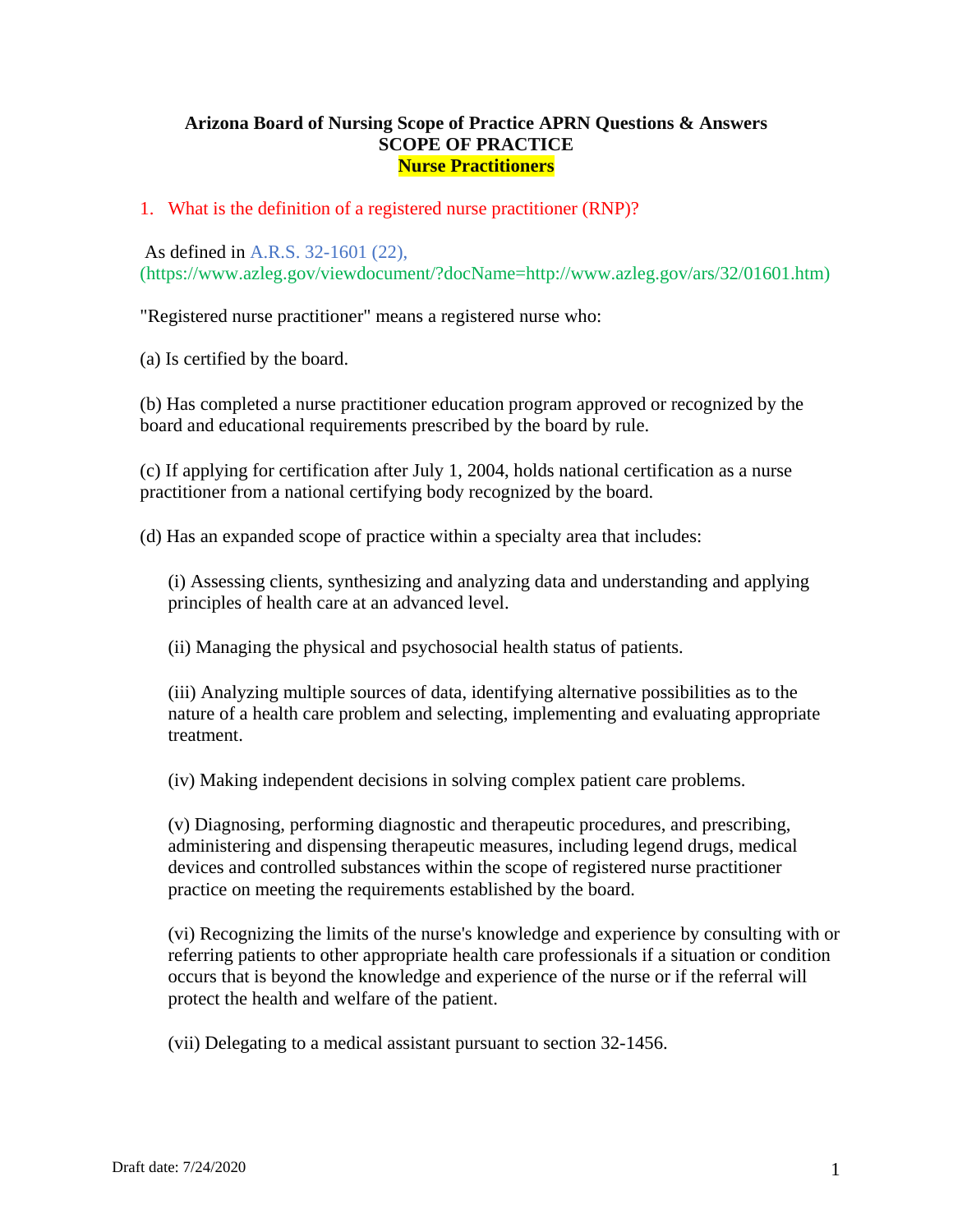(viii) Performing additional acts that require education and training as prescribed by the board and that are recognized by the nursing profession as proper to be performed by a nurse practitioner.

# 2. What is the registered nurse practitioner (RNP) scope of practice?

The Nurse Practice Act defines the scope of practice for registered nurse practitioners (RNP) in the rule R4-19-508 (https://www.azbn.gov/sites/default/files/2020- 03/RULES.Effective.June3\_.2019.pdf), specifically:

- A. An RNP shall refer a patient to a physician or another health care provider if the referral will protect the health and welfare of the patient and consult with a physician and other health care providers if a situation or condition occurs in a patient that is beyond the RNP's knowledge and experience.
- B. In addition to the scope of practice permitted a registered nurse, a registered nurse practitioner, under A.R.S.  $\S$ § 32-1601 (22) and 32- 1606(B)(12), may perform the following acts within the limits of the population focus of certification (as found in the rules R-4-19-508):
	- 1. Examine a patient and establish a medical diagnosis by client history, physical examination, and other criteria.
	- 2. For a patient who requires the services of a health care facility:
		- a. Admit the patient to the facility,
		- b. Manage the care the patient receives in the facility, and
		- c. Discharge the patient from the facility.
	- 3. Order and interpret laboratory, radiographic, and other diagnostic tests, and perform those tests that the RNP is qualified to perform.
	- 4. Prescribe, order, administer and dispense therapeutic measures including pharmacologic agents and devices if authorized under R4-19-511, and nonpharmacological interventions including, but not limited to, durable medical equipment, nutrition, home health care, hospice, physical therapy and occupational therapy.
	- 5. Identify, develop, implement, and evaluate a plan of care for a patient to promote, maintain, and restore health.
	- 6. Perform therapeutic procedures that the RNP is qualified to perform.
	- 7. Delegate therapeutic measures to qualified assistive personnel including medical assistants under R4-19-509.
	- 8. Perform additional acts that the RNP is qualified to perform and that are generally recognized as being within the role and population focus of certification.
- C. An RNP shall only provide health care services including prescribing and dispensing within the RNP's population focus and role and for which the RNP is educationally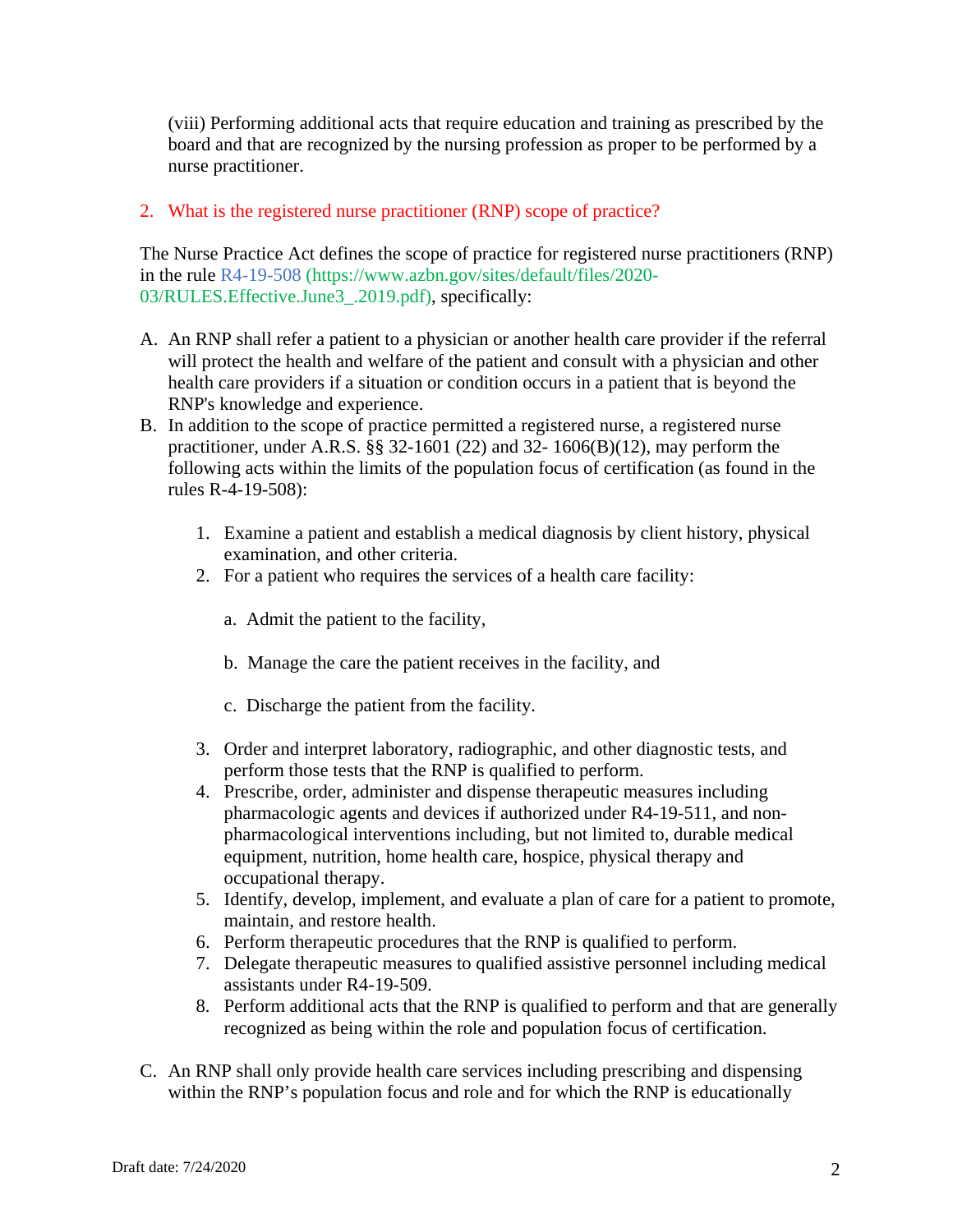prepared and for which competency has been established and maintained. Educational preparation means academic coursework or continuing education activities that include both theory and supervised clinical practice.

## According to the Advisory Opinion: Scope of Practice Decision Tree (https://www.azbn.gov/sites/default/files/advisory-opinions/AO%20Decision%20Tree-

rev.09.2016.pdf), when you have a question if a particular skill is within your scope of practice, refer to the decision tree to help determine if a particular skill is within your scope. RNP's can add a skill to their scope, but the skill **cannot** be added through on the job training, supervision of a physician, by following a physician's order only, or by the "see one, do one, teach one" approach. When there are circumstances where there is not academic or supervised clinical training available, research, evidenced based practice and on the job training may be used, but must be carefully documented with measurable goals and outcomes identified. Keep in mind, when adding a new skill, the skill must be in the scope of practice for the RNP.

## 3. Can a registered nurse practitioner (RNP) practice in acute care?

The Board does not regulate where the RNP practices; rather, the Board regulates what the RNP practices. In the Nurse Practice Act, rule R4-19-508

[\(https://www.azbn.gov/sites/default/files/2020-03/RULES.Effective.June3\\_.2019.pdf\)](https://www.azbn.gov/sites/default/files/2020-03/RULES.Effective.June3_.2019.pdf) it states that a nurse practitioner will practice within the scope of practice for which the nurse practitioner **"is educationally prepared and for which competency has been established and maintained."** This means that the RNP scope is limited to what the RNP program prepared the nurse to do. While experience lends itself to knowledge, it does not replace educational preparation. A nurse practitioner (NP) can work in any environment (office, mobile clinic, hospital, ICU, etc.) but NP services are limited to their educational preparation. Likewise, an Acute Care Nurse Practitioner (ACNP) practice is limited to the educational preparation of the unstable or acutely ill patient.

There are always going to be gray areas in practice, such as the patient that becomes unstable in the office of an NP, but your job as a NP (for example) is to stabilize and transfer. Likewise, with the unstable patient who now needs chronic, follow-up care, the job of the ACNP is to transfer the care to a primary care provider.

### 4. What is the scope of practice for a **family nurse practitioner** (FNP)?

In addition to the scope of practice defined by the Standards Related to Registered Nurse Practitioner Scope of Practice rule R4-19-508 (https://www.azbn.gov/sites/default/files/2020- 03/RULES.Effective.June3\_.2019.pdf ) FNPs are educationally prepared to care for individuals and families across the lifespan. The FNP role includes preventative healthcare, as well as the assessment, diagnosis, and treatment of acute and chronic illness and preventative health care for individuals and families. The FNP manages common acute and chronic physical and mental illnesses, including medically stable patients with acute exacerbations and injuries across the lifespan to minimize the development of complications, and promote function and quality of living. Additional information regarding family nurse practitioner competencies can be found on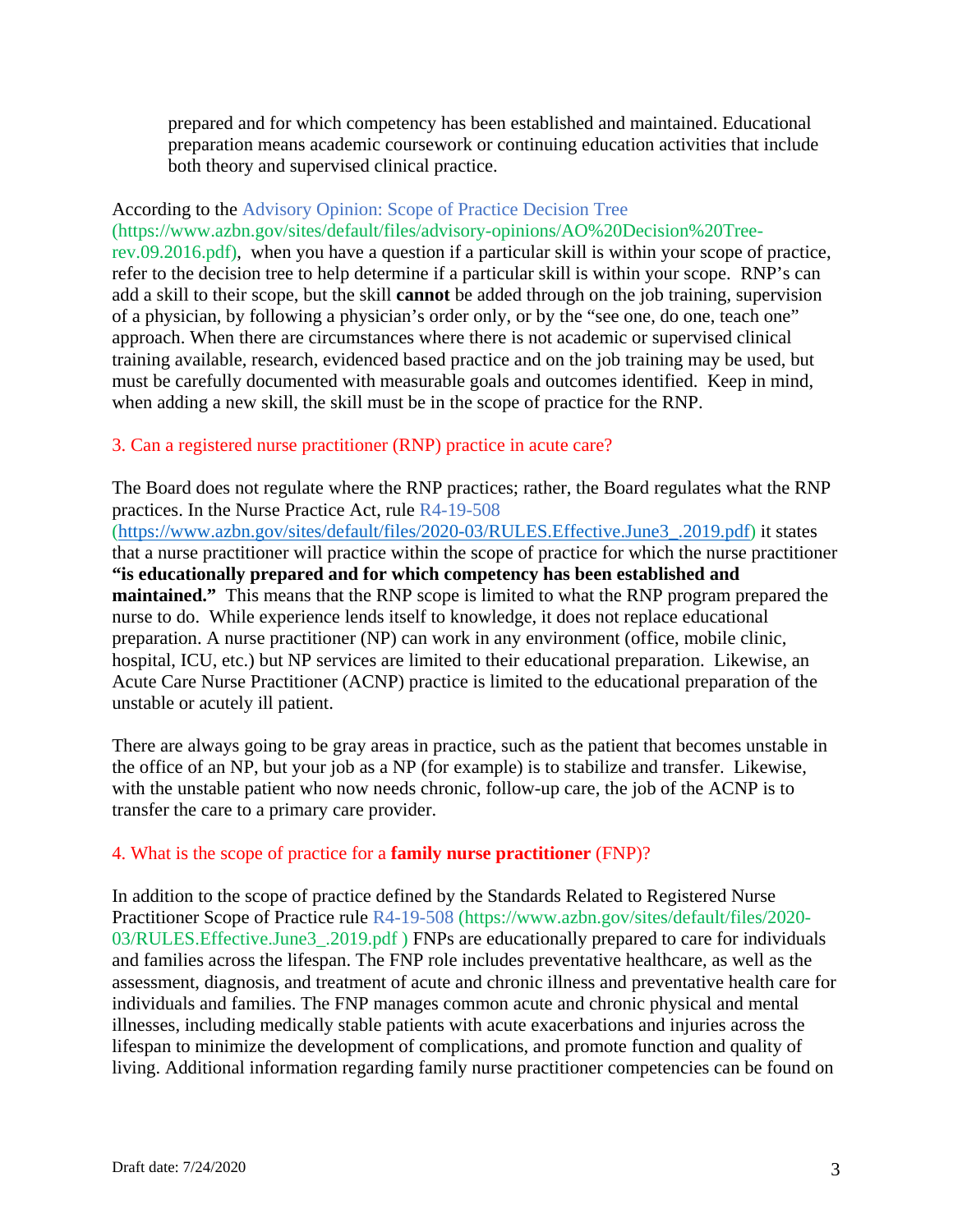The National Organization of Nurse Practitioner Faculties (NONPF) website (https://www.nonpf.org).

Details of the nurse practitioner roles and functions are noted in the Advisory Opinion: Nurse Practitioner Description of Roles and Functions

(https://www.azbn.gov/sites/default/files/advisory-opinions/ao-nurse-practitioner-description-ofrole-and-functions-rev-jan-2009.pdf). **As a licensed/certified professional you are HELD ACCOUNTABLE for the information and any requirements in the linked document noted above.**

5. Can a registered **family nurse practitioner** work in the Emergency Room (ER) if they had experience as a registered nurse (RN) in the ER?

No, your experience as an RN in the ER cannot count towards working as a family nurse practitioner in the ER. According to the rule R4-19-508 (C)

(https://www.azbn.gov/sites/default/files/2020-03/RULES.Effective.June3\_.2019.pdf), a family nurse practitioner shall only provide health care services within the nurse practitioner's scope of practice for which the RNP is **educationally prepared and for which competency has been established and maintained**. Educational preparation means academic coursework or continuing education activities that include both theory and supervised clinical practice.

Review the Advisory Opinion: Scope of Practice Decision Tree (https://www.azbn.gov/sites/default/files/advisory-opinions/AO%20Decision%20Treerev.09.2016.pdf) to assist with determining activities/skills within your scope of practice.

6. Can a **family nurse practitioner** (FNP) treat psychiatric conditions such as bipolar disorder? Diagnose Attention Deficit Disorder (ADD)? Address mental health conditions and prescribe psychotropic medications?

An FNP can screen for psychiatric illnesses and treat common psychiatric conditions such as depression and anxiety. It is not in the scope of practice for an FNP to diagnose or manage other psychiatric illnesses.

An FNP can screen for attention deficit disorder (ADD), just as they can screen for bipolar disorder, however, a diagnosis for either requires more than a screening tool. An FNP, as a generalist, can renew prescriptions for a psych mental health medication, in collaboration with a specialist. However, once that patient becomes unstable, needing medication or dose changes, that patient has evolved outside the scope of a generalist and for the time being, requires the care of a specialist until that patient again becomes stabilized. Many psychiatric symptoms can also manifest from other disease processes, i.e. dysfunctional thyroid, therefore, the collaboration between primary care and psych mental health is imperative to ensure the best outcome of the patient, and a requirement as the standard of care.

In general, rule R4-19-508 (C) (https://www.azbn.gov/sites/default/files/2020- 03/RULES.Effective.June3\_.2019.pdf) states a registered nurse practitioner (RNP) shall only provide health care services within the nurse practitioner's scope of practice for which the RNP is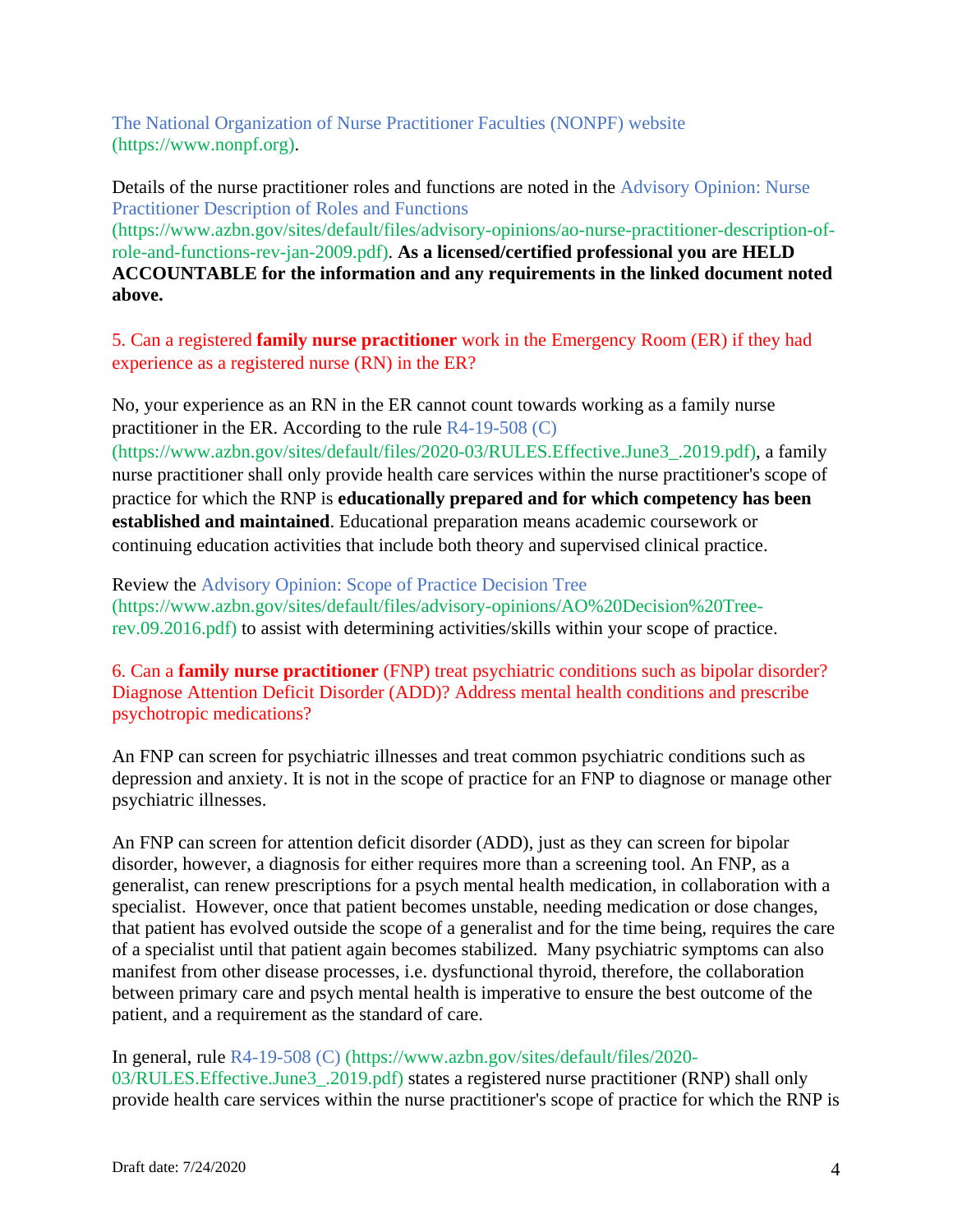#### **educationally prepared and for which competency has been established and maintained**.

Educational preparation means academic coursework or continuing education activities that include both theory and supervised clinical practice. In addition, RNPs shall practice within one or more population foci, consistent with their education and certification.

Review the Advisory Opinion: Scope of Practice Decision Tree [\(https://www.azbn.gov/sites/default/files/2020-03/RULES.Effective.June3\\_.2019.pdf\)](https://www.azbn.gov/sites/default/files/2020-03/RULES.Effective.June3_.2019.pdf) to assist with determining activities/skills within your scope of practice.

Board staff cite areas of the Nurse Practice Act/Advisory Opinions that may assist you, but cannot interpret the statute and rules as applied to your specific situation, as that can be construed as giving you legal advice. Only the Board member's, during a public meeting, can determine whether a nurse performed outside the scope of practice for her/his education and licensure.

### 7. What is the scope of practice for an **acute care nurse practitioner** (ACNP)?

In addition to the scope of practice defined by the Standards Related to Registered Nurse Practitioner (RNP) Scope of Practice rule R4-19-508

(https://www.azbn.gov/sites/default/files/2020-03/RULES.Effective.June3\_.2019.pdf), the role of the ACNP is to provide advanced nursing care across the continuum of health care services to meet the specialized physiologic and psychologic needs of patients with complex acute, critical, and chronic health conditions. This care is continuous and comprehensive. The population in acute care practice includes acutely and critically ill patients experiencing episodic illness, exacerbation of chronic illness, or terminal illness. Based on educational preparation, ACNPs practice with a focus on a variety of specialty-based populations including neonatal, pediatric, and adult. The ACNP practices in any setting in which patient care requirements include complex monitoring and therapies, high-intensity nursing intervention, or continuous nursing vigilance within the range of high-acuity care. While most ACNPs practice in acute care and hospital-based settings including sub-acute care, emergency care, and intensive care settings, the continuum of acute care services spans the geographic settings of home, ambulatory care, urgent care, and rehabilitative care.

According to The National Organization of Nurse Practitioner Faculties (NONPF) website (https://www.nonpf.org), the ACNP population of care is acutely and critically ill patients experiencing episodic illness, exacerbation of chronic illness, or terminal illness.

Details of the nurse practitioner roles and functions are noted in the Advisory Opinion: Nurse Practitioner Description of Roles and Functions

(https://www.azbn.gov/sites/default/files/advisory-opinions/ao-nurse-practitioner-description-ofrole-and-functions-rev-jan-2009.pdf). **As a licensed/certified professional you are HELD ACCOUNTABLE for the information and any requirements in the linked document noted above.**

8. What is the scope of practice for a **pediatric nurse practitioner** (PNP)?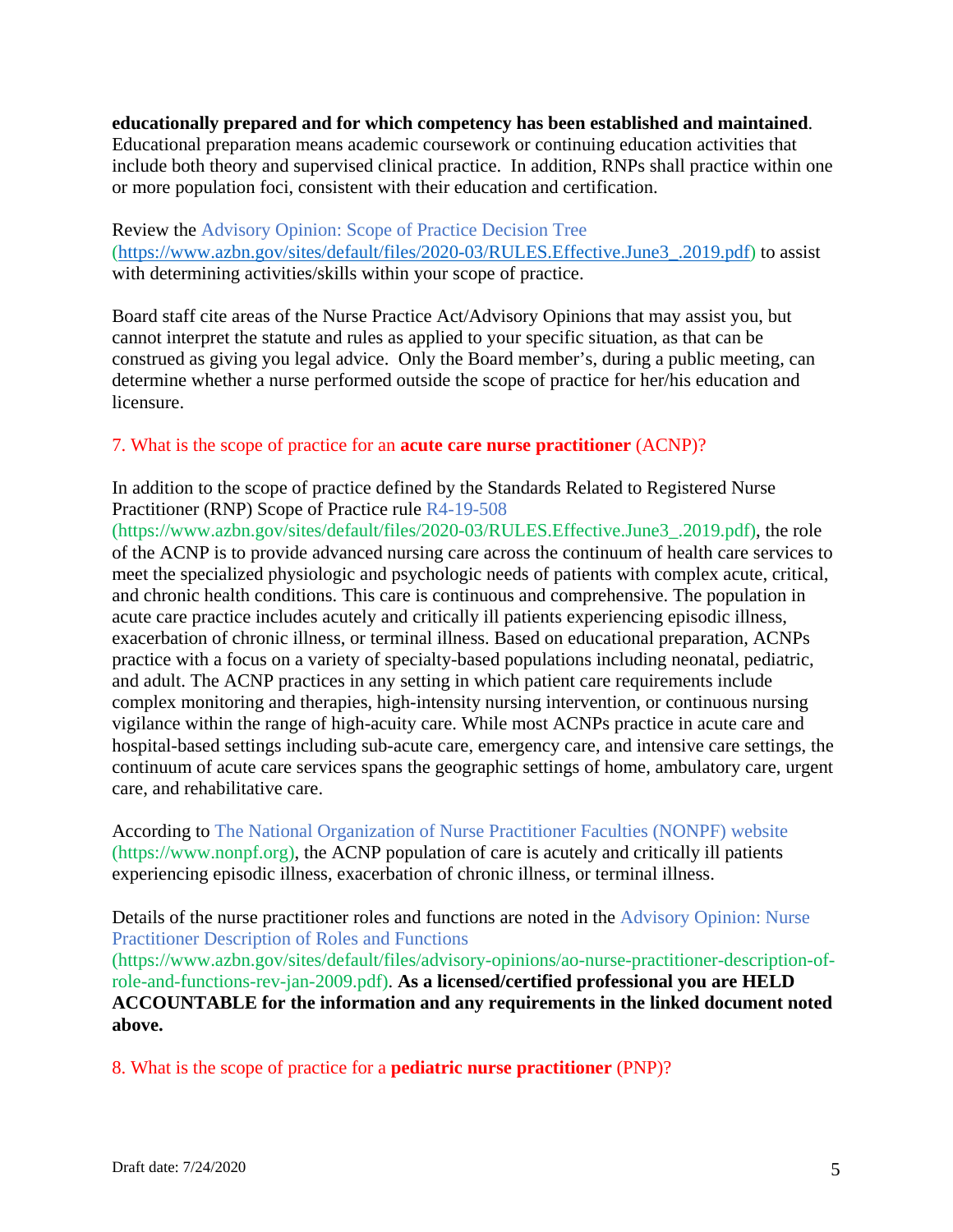In addition to the scope of practice defined by the Standards Related to Registered Nurse Practitioner Scope of Practice rule R4-19-508 (https://www.azbn.gov/sites/default/files/2020- 03/RULES.Effective.June3\_.2019.pdf), the role of the **primary care pediatric nurse practitioner** is to provide care to children from birth through young adult with an in-depth knowledge and experience in pediatric primary health care including well child care and prevention/management of common pediatric acute illnesses and chronic conditions. This care is provided to support optimal health of children within the context of their family, community, and environmental setting. Although primary care pediatric nurse practitioners practice primarily in private practices and ambulatory clinics, their scope of practice may also extend into the inpatient setting and is based upon the needs of the patient. Additional information regarding primary care pediatric nurse practitioner competencies can be found on The National Organization of Nurse Practitioner Faculties (NONPF) website (https://www.nonpf.org).

In addition to the scope of practice defined by the Standards Related to Registered Nurse Practitioner Scope of Practice rule R4-19-508 (https://www.azbn.gov/sites/default/files/2020- 03/RULES.Effective.June3\_.2019.pdf), the role of the **acute care pediatric nurse practitioner**  (ACPNP) is to provide care for children with complex acute, critical and chronic illness across the entire pediatric age spectrum, from birth to young adulthood. According to The National Organization of Nurse Practitioner Faculties (NONPF), circumstances may occur in which a patient, due to age, may fall outside the defined ACPNP population but by virtue of special need requires continued care by the ACPNP. The ACPNP implements the full scope of the role through assessment, diagnosis and management with interventions for patients and their families and provides a continuum of care ranging from disease prevention to critical care. Patients may be seen across the continuum of care settings and require ongoing monitoring and intervention. Additional information regarding ACPNP competencies can be found on the NONPF website (https://www.nonpf.org).

Details of the nurse practitioner roles and functions are noted in the Advisory Opinion: Nurse Practitioner Description of Roles and Functions (https://www.azbn.gov/sites/default/files/advisory-opinions/ao-nurse-practitioner-description-ofrole-and-functions-rev-jan-2009.pdf). **As a licensed/certified professional you are HELD ACCOUNTABLE for the information and any requirements in the linked document noted above.**

9. What is the age range a **pediatric nurse practitioner** can see?

### According to The Nurse Practice Act, rule R4-19-508

(https://www.azbn.gov/sites/default/files/2020-03/RULES.Effective.June3\_.2019.pdf), your scope is limited to what your educational program prepared you for. Your educational institution determines the age range for a pediatric nurse practitioner. Education programs vary and no one standard for specific ages exists. You will need to contact your educational institution regarding the age range you were educationally prepared for.

10. What is the scope of practice for a **neonatal nurse practitioner** (NNP)?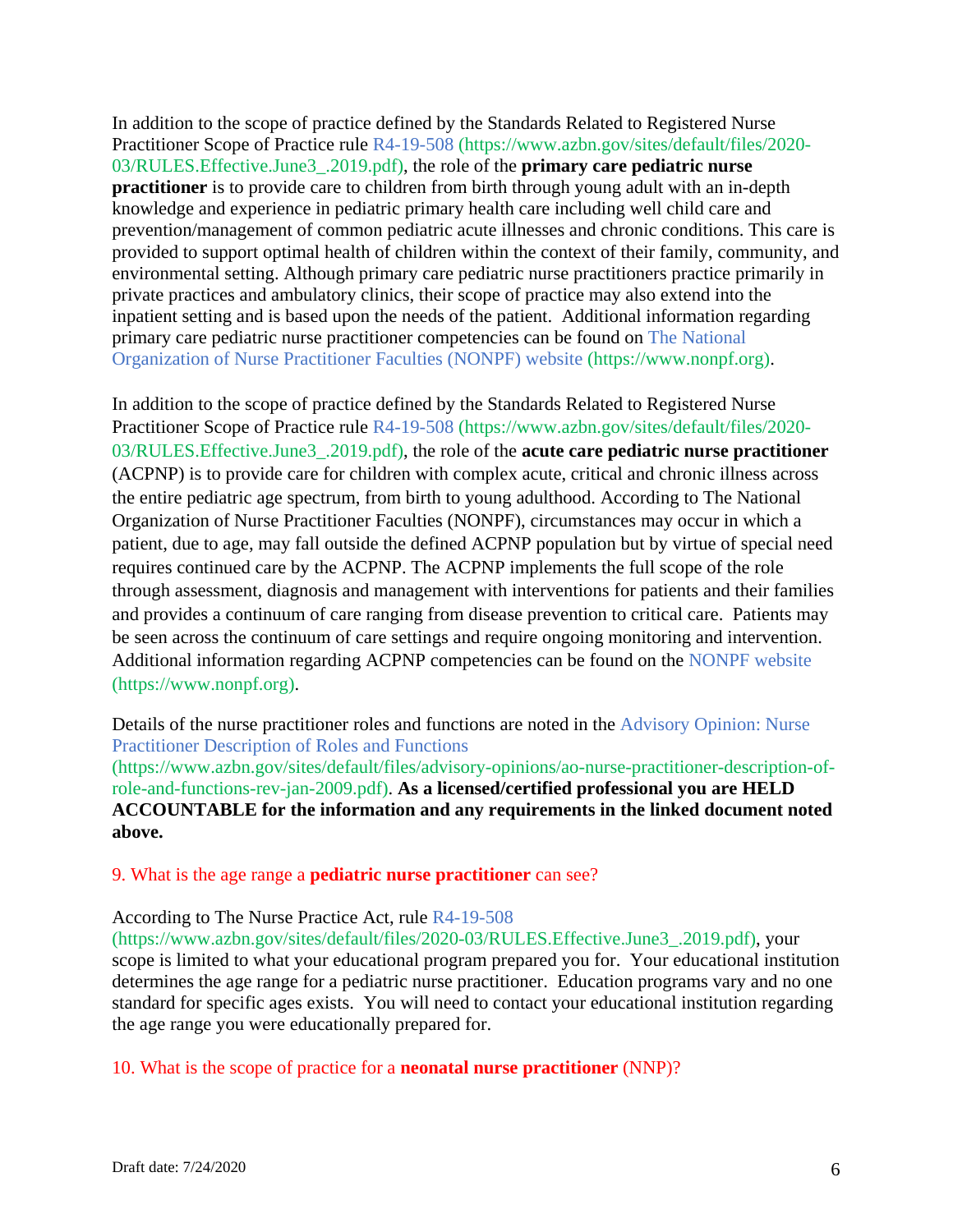In addition to the scope of practice defined by the Standards Related to Registered Nurse Practitioner Scope of Practice rule R4-19-508 (https://www.azbn.gov/sites/default/files/2020- 03/RULES. Effective. June 3. 2019.pdf), the role of the NNP is to provide health care to neonates, infants, and children up to 2 years of age. According to The National Organization of Nurse Practitioner Faculties (NONPF), competencies are identified by the professional organization, along with an established set of standards that protect the public, ensuring patients' access to safe, high-quality care. Additional information regarding the NNP competencies can be found on the NONPF website (https://www.nonpf.org).

Details of the nurse practitioner roles and functions are noted in the Advisory Opinion: Nurse Practitioner Description of Roles and Functions

(https://www.azbn.gov/sites/default/files/advisory-opinions/ao-nurse-practitioner-description-ofrole-and-functions-rev-jan-2009.pdf). **As a licensed/certified professional you are HELD ACCOUNTABLE for the information and any requirements in the linked document noted above.**

#### 11. What is the scope of practice for an **adult-gerontology nurse practitioner** (AGNP)?

In addition to the scope of practice defined by the Standards Related to Registered Nurse Practitioner Scope of Practice rule R4-19-508 (https://www.azbn.gov/sites/default/files/2020- 03/RULES.Effective.June3\_.2019.pdf), the role of the **adult-gerontology primary care nurse practitioner** (AG PCNP) is to provide primary care services to the adult-gerontology age spectrum across the continuum of care from wellness to illness, including preventive, chronic, and acute conditions. The AG PCNP provides care for most health needs and coordinates additional health care services that are beyond the AG PCNP's area of expertise. The scope of practice of the AG PCNP is not setting specific but is based on patient care needs. Additional information regarding AG PCNP competencies can be found on The National Organization of Nurse Practitioner Faculties (NONPF) website (https://www.nonpf.org).

Details of the nurse practitioner roles and functions are noted in the Advisory Opinion: Nurse Practitioner Description of Roles and Functions

(https://www.azbn.gov/sites/default/files/advisory-opinions/ao-nurse-practitioner-description-ofrole-and-functions-rev-jan-2009.pdf). **As a licensed/certified professional you are HELD ACCOUNTABLE for the information and any requirements in the linked document noted above.**

#### 12. What is the age range for an **adult-gerontology nurse practitioner**?

#### According to The Nurse Practice Act, rule R4-19-508

(https://www.azbn.gov/sites/default/files/2020-03/RULES.Effective.June3\_.2019.pdf), your scope is limited to what your educational program prepared you for. Your educational institution determines the age range for an adult/geriatric nurse practitioner. Education programs vary and no one standard for specific ages exists. You will need to contact your educational institution regarding the age range you were educationally prepared for.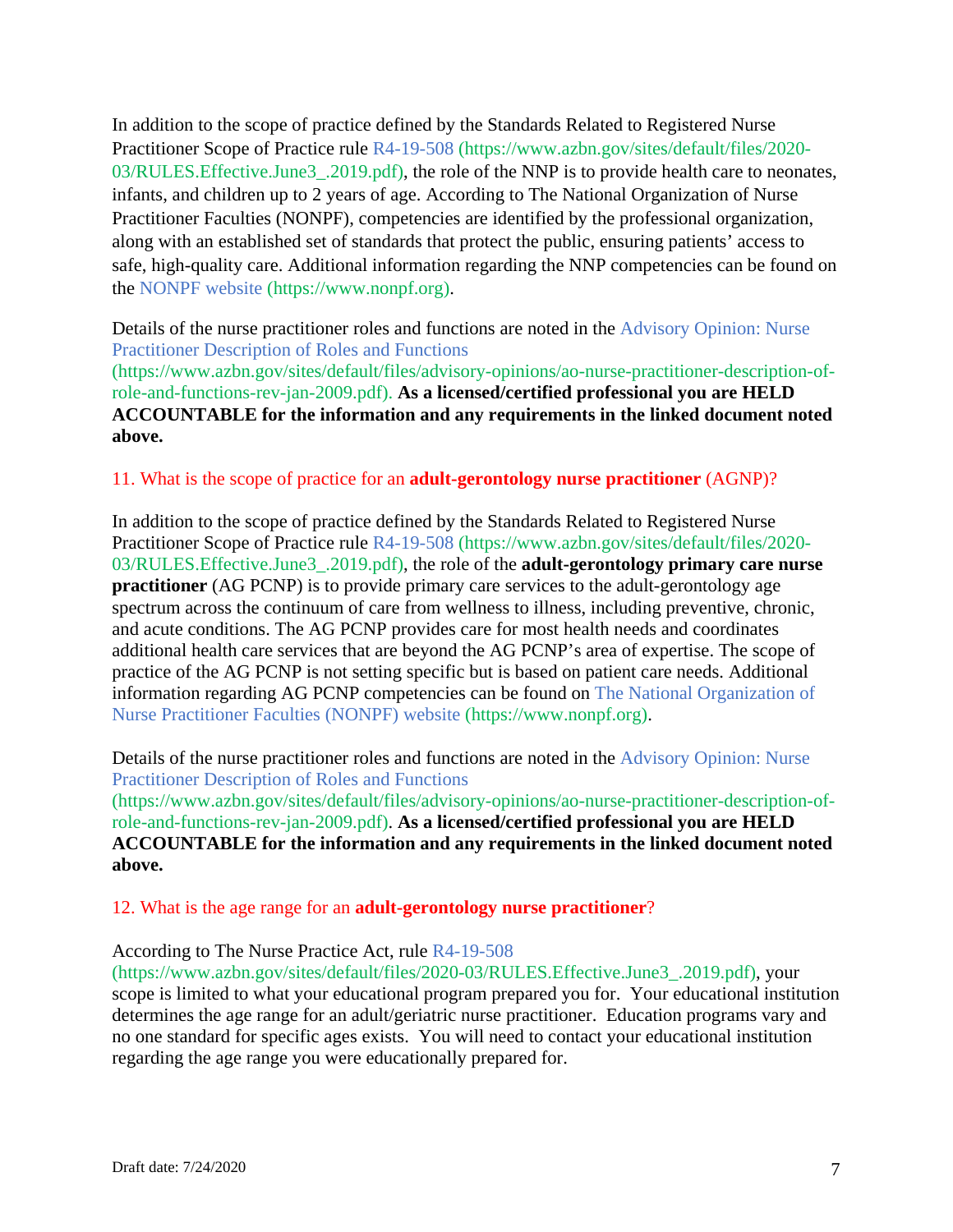### 13. Can a **adult-gerontology primary care nurse practitioner** (AG PCNP) treat psychiatric conditions such as bipolar disorder?

An AG PCNP can screen for psychiatric illnesses and treat common psychiatric conditions such as depression and anxiety. It is not in the scope of practice for a AG PCNP to diagnose or manage other psychiatric illnesses.

An AG PCP, as a generalist, can renew prescriptions for a psych mental health medication, in collaboration with a specialist. However, once that patient becomes unstable, needing medication or dose changes, that patient has evolved outside the scope of a generalist and for the time being, requires the care of a specialist until that patient again becomes stabilized. Many psychiatric symptoms can also manifest from other disease processes, i.e. dysfunctional thyroid, therefore, the collaboration between primary care and psych mental health is imperative to ensure the best outcome of the patient, and a requirement as the standard of care.

### In general, rule R4-19-508 (C) (https://www.azbn.gov/sites/default/files/2020-

03/RULES.Effective.June3\_.2019.pdf) states a Registered Nurse Practitioner (RNP) shall only provide health care services within the nurse practitioner's scope of practice for which the RNP is educationally prepared and for which competency has been established and maintained. Educational preparation means academic coursework or continuing education activities that include both theory and supervised clinical practice. In addition, RNPs shall practice within the population foci, consistent with their education and certification.

Review the Advisory Opinion: Scope of Practice Decision Tree (https://www.azbn.gov/sites/default/files/advisory-opinions/AO%20Decision%20Treerev.09.2016.pdf) to assist with determining activities/skills within your scope of practice.

Board staff cite areas of the Nurse Practice Act/Advisory Opinions that may assist you, but cannot interpret the statute and rules as applied to your specific situation, as that can be construed as giving you legal advice. Only the Board member's, during a public meeting, can determine whether a nurse performed outside the scope of practice for her/his education and licensure.

### 14. What is the scope of practice for a **psych/mental health nurse practitioner** (PMHNP)?

In addition to the scope of practice defined by the Standards Related to Registered Nurse Practitioner Scope of Practice rule R4-19-508 (https://www.azbn.gov/sites/default/files/2020- 03/RULES.Effective.June3\_.2019.pdf), the role of the PMHNP "focuses on individuals across the lifespan (infancy through old age), families, and populations at risk for developing and/or having a diagnosis of psychiatric disorders or mental health problems. The PHMNP provides primary mental health care to patients seeking mental health services in a wide range of settings. Primary mental health care provided by the PMHNP involves relationship-based, continuous and comprehensive services, necessary for the promotion of optimal mental health, prevention, and treatment of psychiatric disorders and health maintenance. This includes assessment, diagnosis, and management of mental health and psychiatric disorders across the lifespan" (The National Organization for Nurse Practitioner Faculties (NONPF)). Additional information regarding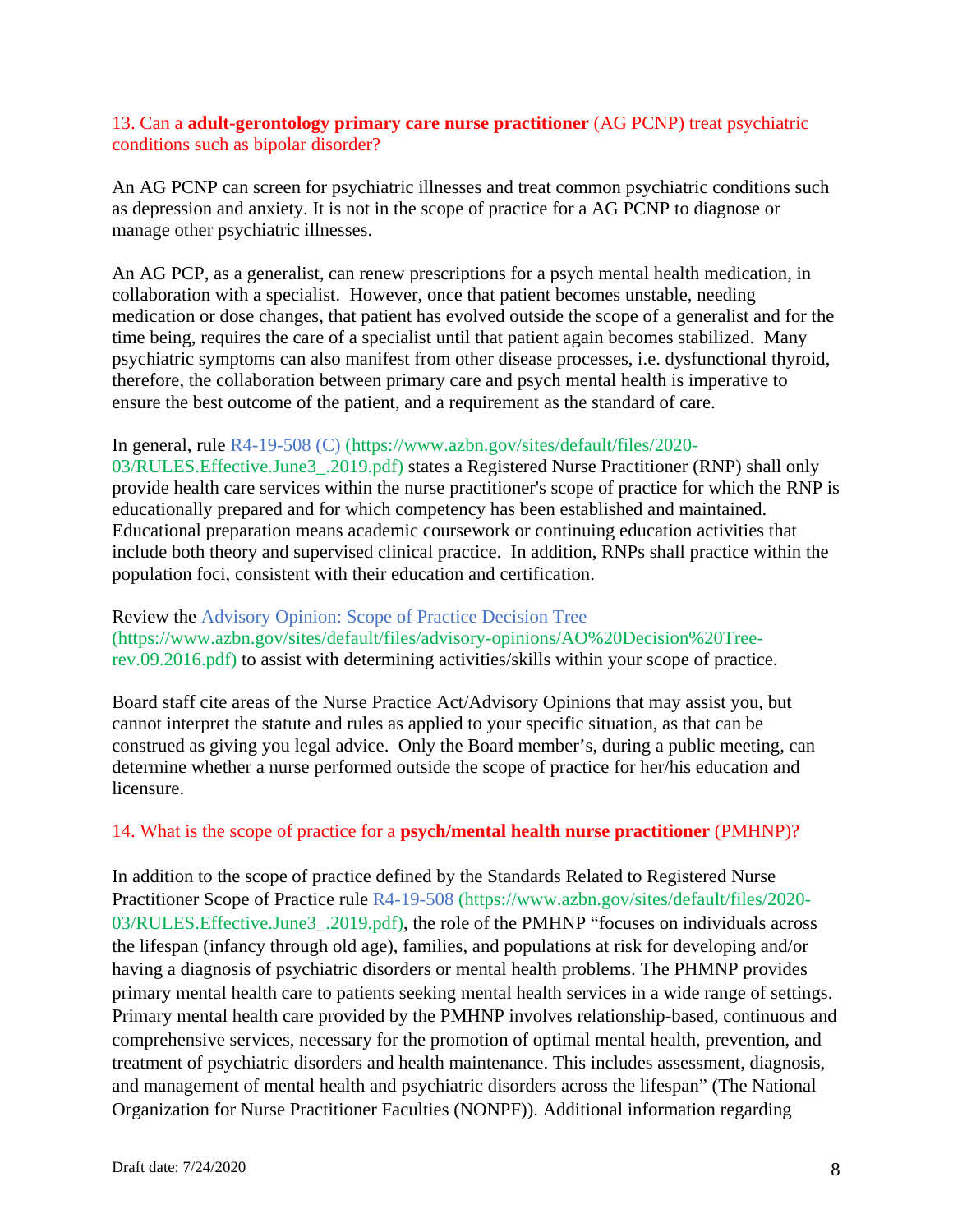PMHNP competencies can be found on the NONPF website (https://www.nonpf.org).

Details of the nurse practitioner roles and functions are noted in the Advisory Opinion: Nurse Practitioner Description of Roles and Functions (https://www.azbn.gov/media/1059/ao-nursepractitioner-description-of-role-and-functions-rev-jan-2009.pdf). **As a licensed/certified professional you are HELD ACCOUNTABLE for the information and any requirements in the linked document noted above.**

# 15. What is the scope of practice for a **women's health nurse practitioner** (WHNP)?

In addition to the scope of practice defined by the Standards Related to Registered Nurse Practitioner Scope of Practice rule R4-19-508 (https://www.azbn.gov/sites/default/files/2020- 03/RULES.Effective.June3\_.2019.pdf), the role of the WHNP is to provide "primary care to women across the life cycle with emphasis on conditions unique to women from menarche through the remainder of their life cycle within the context of socio- cultural environments – interpersonal, family, and community" (The National Organization for Nurse Practitioner Faculties (NONPF)). Additional information regarding WHNP competencies can be found on the NONPF website (https://www.nonpf.org).

Details of the nurse practitioner roles and functions are noted in the Advisory Opinion: Nurse Practitioner Description of Roles and Functions (https://www.azbn.gov/sites/default/files/advisory-opinions/ao-nurse-practitioner-description-ofrole-and-functions-rev-jan-2009.pdf). **As a licensed/certified professional you are HELD ACCOUNTABLE for the information and any requirements in the linked document noted above.**

16. Can a registered nurse practitioner (RNP) care for transsexual, transgender, and gender nonconforming populations and administer hormone therapy for gender affiliation?

According to the Advisory Opinion: APRN Care for Transsexual, Transgender, and Gender Nonconforming populations (https://www.azbn.gov/sites/default/files/2019- 12/AO%20APRN%20Care%20for%20Transsexual%2C%20Transgender%20and%20Gender%2 0Nonconforming%20Pop%20.pdf), it is within the scope of practice for an RNP to provide care to gender nonconforming populations including prescribing and dispensing within the RNP's population focus and role for which the RNP is educationally prepared and for which competency has been established and maintained. Population focus includes gender nonconforming populations as it relates to the educational background of the practitioner.

Adding competency, beyond what exists within the RNPs scope of practice, for specific aspects of care to gender non-conforming populations, requires educational preparation such as academic coursework or continuing education activities, which includes both theory and supervised clinical practice and competency assessment. Administration of hormone therapy for gender affirmation is appropriate for primary care providers within their population focus, who have undergone appropriate training.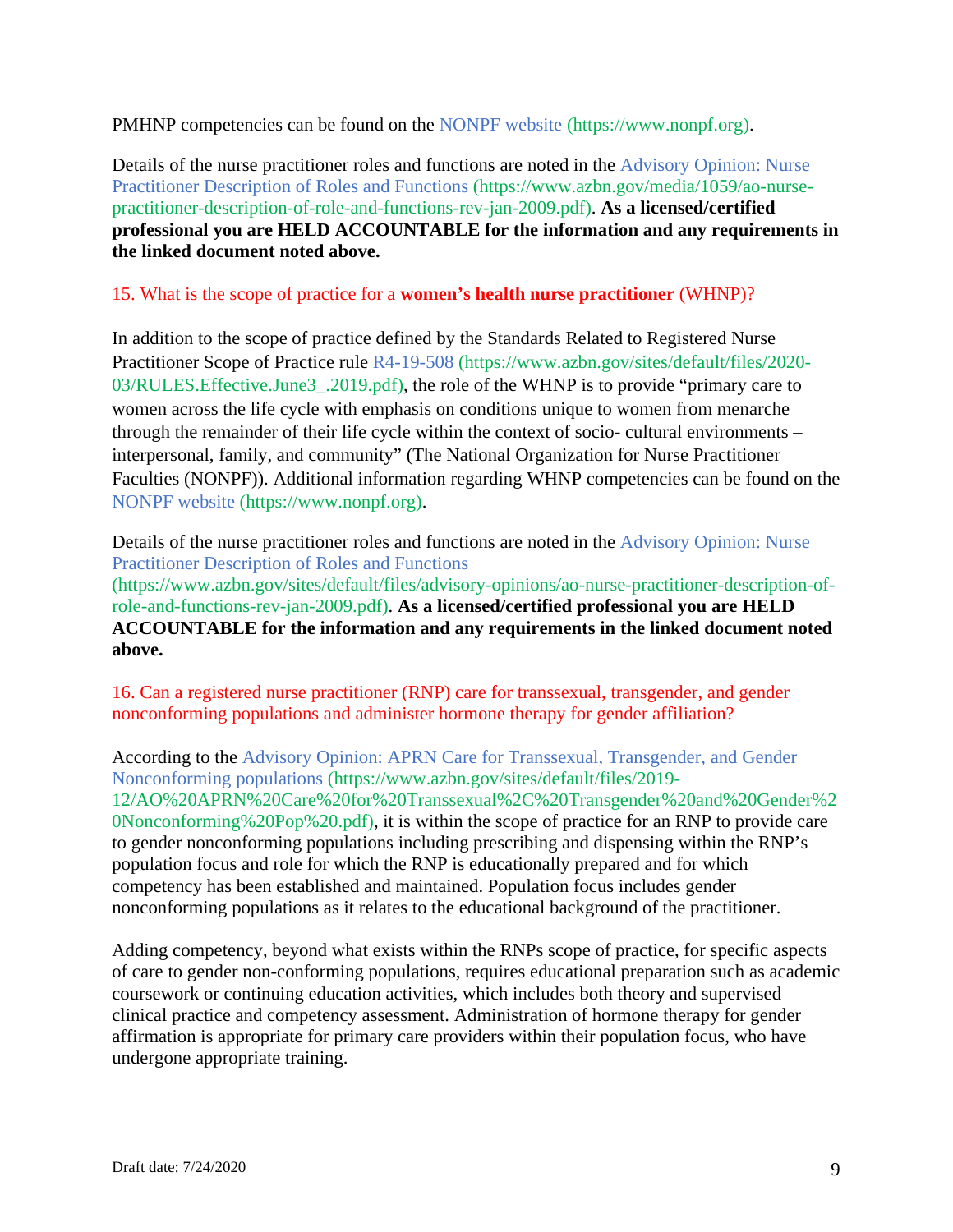## **As a licensed/certified professional you are HELD ACCOUNTABLE for the information and any requirements in the linked document noted above.**

# 17. How can I add skills to my scope of practice as a registered nurse practitioner (RNP)?

According to the Standards Related to Registered Nurse Practitioner (RNP) Scope of Practice in the Nurse Practice Act, rule R4-19-508 (C) (https://www.azbn.gov/sites/default/files/2020- 03/RULES.Effective.June3\_.2019.pdf), an RNP practices within the scope of practice for which the nurse practitioner (NP) is educationally prepared and for which competency has been established and maintained. Educational preparation means academic coursework or continuing education activities that include both theory and supervised clinical practice.

It is important for the nurse to realize that "on the job training" is not sufficient to add a skill, if that skill was not part of the RNP's program curriculum. Also, a common misconception is that the procedure in question is allowable, if the RNP has physician "supervision" or "oversight". In Arizona, RNPs are autonomous, and therefore, the scope of practice cannot be expanded through the supervision of a physician or by following a physician's order.

This means that the RNP scope is limited to what the NP program prepared the nurse to do through additional academic course work or continuing education. Though skills relating to your population foci can be added to your scope of practice, the scope cannot be expanded to another population foci.

Knowing the population focus for your certification is important because it helps to define your scope of practice. According to rule R4-19-508 (B. 8.) (https://www.azbn.gov/sites/default/files/2020-03/RULES.Effective.June3\_.2019.pdf), an RNP may perform additional acts that the RNP is qualified to perform and that are generally recognized as being within the role and population focus of their certification.

Review the Advisory Opinion: Scope of Practice Decision Tree (https://www.azbn.gov/sites/default/files/advisory-opinions/AO%20Decision%20Treerev.09.2016.pdf) to assist with determining activities/skills within your scope of practice.

As Board staff, we can cite areas of the Nurse Practice Act/Advisory Opinions that may assist you, but we cannot interpret the statute and rules as applied to your specific situation- as that can be construed as giving you legal advice. Only the Board member's, during a public meeting, can determine whether a nurse performed outside the scope of practice for her/his education and licensure.

## 18. Can a registered nurse practitioner (RNP) practice in roles that are outside of their area of certification?

According to the Standards Related to Registered Nurse Practitioner (RNP) Scope of Practice in the Nurse Practice Act, rule R4-19-508 (C) (https://www.azbn.gov/sites/default/files/2020- 03/RULES.Effective.June3\_.2019.pdf), an RNP practices within the scope of practice for which the nurse practitioner (NP) is educationally prepared and for which competency has been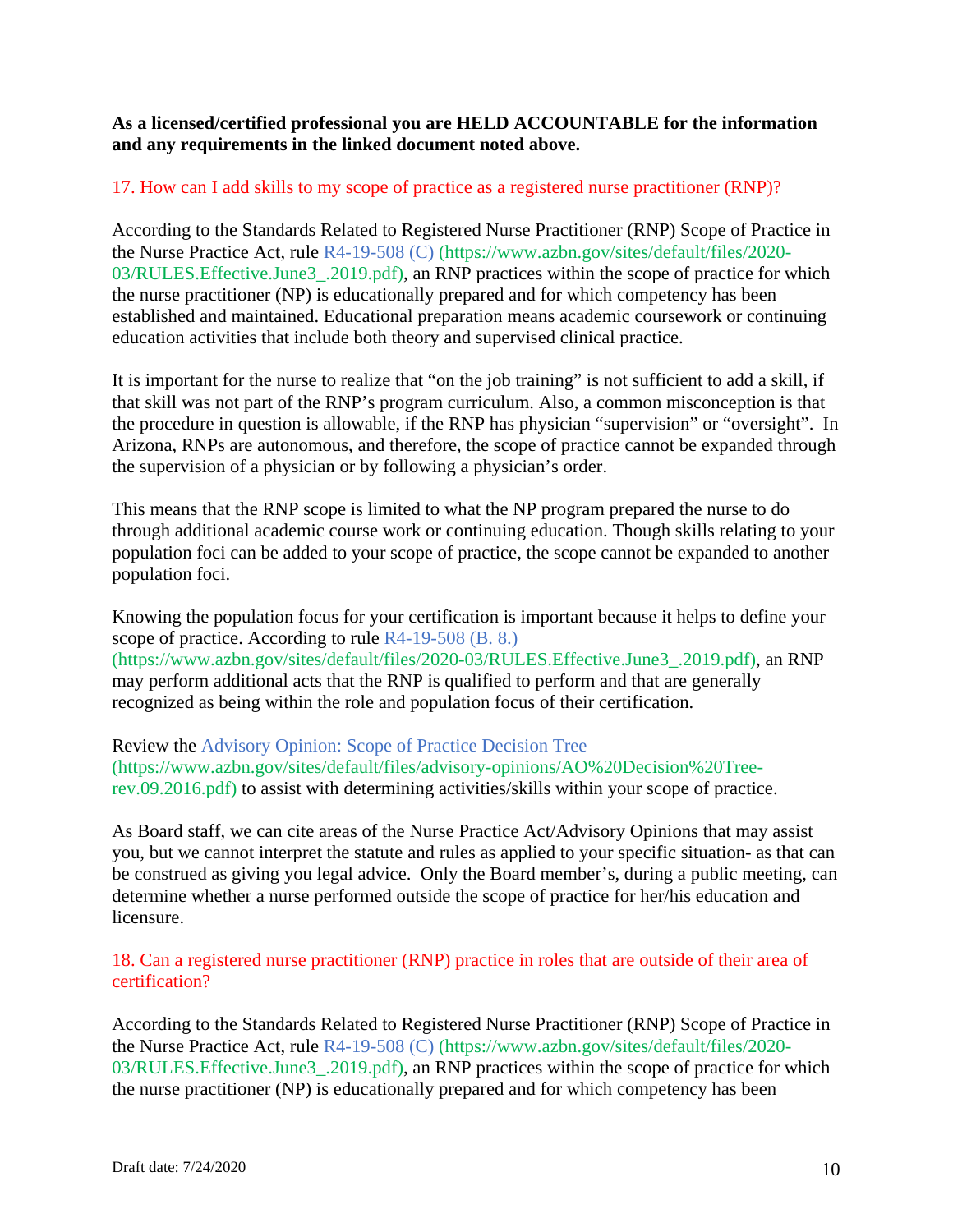established and maintained. Educational preparation means academic coursework or continuing education activities that include both theory and supervised clinical practice.

This means that the RNP scope is limited to what the NP program prepared the nurse to do. Though skills relating to your population foci can be added to your scope of practice, the scope cannot be expanded to another population foci.

Specific skills/activities which have advisory opinions include:

- Acupuncture Procedures Performed by Advanced Practice Registered Nurses (https://www.azbn.gov/sites/default/files/advisoryopinions/AO%20Acupuncture%20Procedures%20Performed%20by%20APRNs%2001.3 0.2015.pdf)
- Trigger Point Injection, Intraarticular Joint Injection, and Facet Joint Injection (https://www.azbn.gov/sites/default/files/2019-09/AO- %20Trigger%20Point%2C%20Intraarticular%20Joint%2C%20Facet%20Joint%2C%20T ransfoaminal%20Epidural%20and%20Medial%20Branch%20Injections.pdf)

Review the Advisory Opinion: Scope of Practice Decision Tree (https://www.azbn.gov/sites/default/files/advisory-opinions/AO%20Decision%20Treerev.09.2016.pdf) to assist with determining activities/skills within your scope of practice.

19. Can a registered nurse practitioner (RNP) within the state of Arizona work as a registered nurse (RN)?

It is acceptable to work as an RN, even when you are also certified as an RNP. The nurse/RNP is accountable to the educational standard of the highest nursing credential held. For example, an NP employed and paid as an RN remains accountable for the standard of practice of an NP. Review the Advisory Opinion: Dual Professional and Dual Health Care Licensure/Certification (https://www.azbn.gov/sites/default/files/advisory-opinions/ao-dual-profession-dual-health-carelicensure\_certification.pdf) for additional information.

20. Can a registered nurse practitioner (RNP) sign death certificates?

Nurse practitioners may sign death certificates after completing the Death Certification Education (https://www.azbn.gov/licenses-and-certifications/death-certificate-education) on the Arizona State Board of Nursing Website.

# 21. Can I use the title "Doctor" if I earned a DNP or PhD degree?

There is nothing prohibiting you from using your academic degree. The title "Dr." is not a protected title, it is an academic award. However, when functioning in the capacity of a health care provider, in order to avoid the appearance of misrepresentation, you are required to state what your nursing credentials are. For example, "Hello I am Dr. Smith, I am a family nurse practitioner" is perfectly appropriate. That way there is no confusion on your credentials.

22. I am a registered nurse practitioner (RNP), do I need a supervising physician?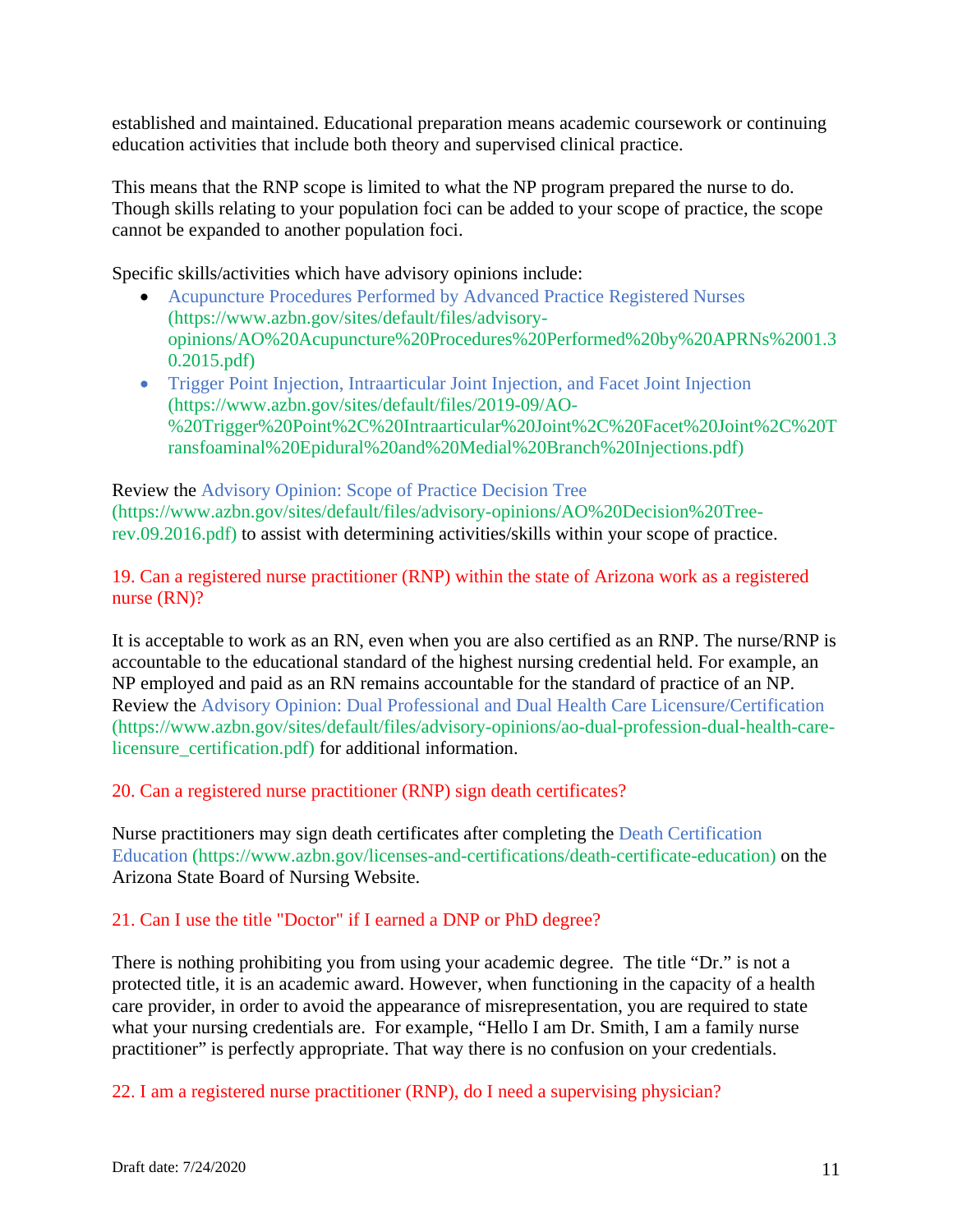## According to the Nurse Practice Act, rule R4-19-508 (A)

(https://www.azbn.gov/sites/default/files/2020-03/RULES.Effective.June3\_.2019.pdf), Arizona does not require physician supervision or collaboration for independent practice of nurse practitioners (regardless of specialty). The requirement is for the RNP to consult with or refer clients to other health care providers when appropriate. However, institution policy may require physician supervision.

## 23. Can a registered nurse practitioner (RNP) order, interpret, and perform laboratory, radiographic, or other diagnostic tests?

According to the Advisory Opinion: Ionizing Radiation for Diagnostics Use (https://www.azbn.gov/sites/default/files/advisory-opinions/ao-ionizing-radiation-order-andinterpretation-rev112016.pdf), an advanced practice registered nurse (APRN) can order, interpret, and perform laboratory, radiographic, and other diagnostic tests that they are **qualified**  and **educationally prepared** to perform.

It is *not* within the scope of practice for an RNP, who does not have additional certification from the Arizona Radiology Regulatory Agency (ARRA), to use (operate a machine) ionizing radiation (including chest x-rays, Dual-Energy X-ray Absorptiometry (DEXA) scan and fluoroscopy), or to perform any of the following acts during a radiologic procedure, either independently or under the direction or supervision of a licensed practitioner:

- 1. Position the patient for x-ray beam
- 2. Position the x-ray tube to acquire an image
- 3. Set exposure factors or initiate the exposure
- 4. Deliver ionizing radiation

### 24. Can a registered nurse practitioner (RNP) fill out and sign FMLA paperwork?

Yes, according to the United States Department of Labor (https://www.dol.gov), an RNP is permitted to complete FMLA paperwork.

### 25. Can a registered nurse practitioner (RNP) authorize disability benefits?

Yes, according to the Social Security Administration (https://www.ssa.gov/disability/professionals/bluebook/revisions-rules.html), an RNP is allowed to serve as a medical source for disability benefits.

# **PRESCRIPTIVE AUTHORITY**

### 26. Can a registered nurse practitioner (RNP) prescribe?

If you are certified in Arizona and hold national certification as a registered nurse practitioner (RNP) or certified nurse midwife and have prescribing and dispensing authority, you are allowed to prescribe drugs and devices. However, you must follow the rules related to prescribing as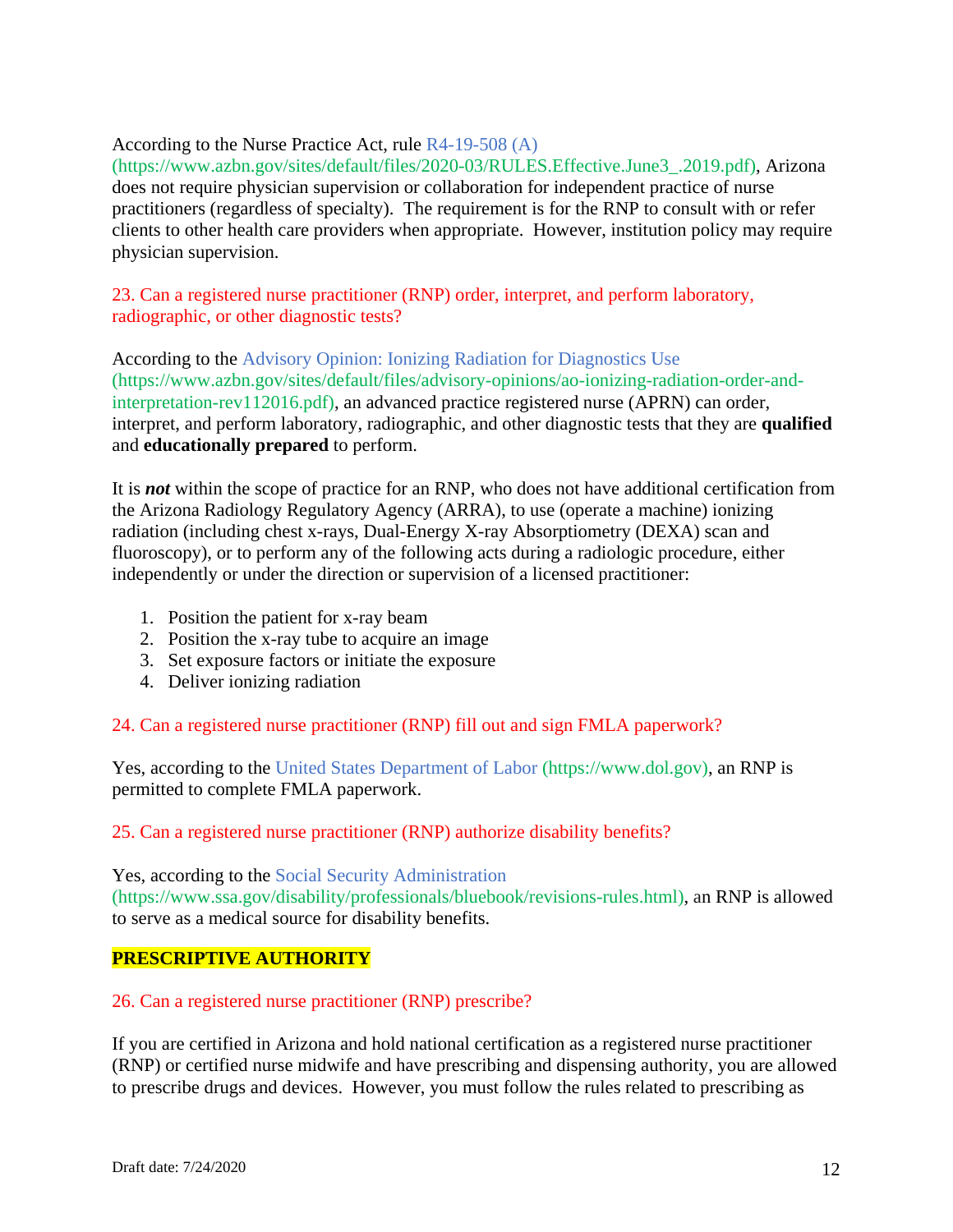stated in rule R4-19-512 and R4-19-513 (https://www.azbn.gov/sites/default/files/2020- 03/RULES.Effective.June3\_.2019.pdf).

Prohibited acts for RNPs who have prescribing and dispending authority are stated in rule R4-19- 511 (https://www.azbn.gov/sites/default/files/2020-03/RULES.Effective.June3\_.2019.pdf).

Advisory opinions regarding prescribing:

Controlled substances for the treatment of chronic pain (https://www.azbn.gov/sites/default/files/advisory-opinions/ao-controlled-substances-for-thetreatment-of-chronic-pain.pdf)

Prescribing Buprenorphine and/or Providing Treatment for Opioid Use Disorders (https://www.azbn.gov/sites/default/files/advisory-opinions/ao-prescribing-buprenorphine-andor-providing-treatment-for-opioid-use-disorders.pdf)

Off label prescribing drugs, devices, and therapeutics (https://www.azbn.gov/sites/default/files/advisory-opinions/ao-off-label-prescribing-drugsdevices-and-therapeutics.pdf)

Prescriber use of the Controlled Substance Prescription Monitoring Program (CSPMP) (https://www.azbn.gov/sites/default/files/advisory-opinions/ao-prescriber-use-of-the-cspmp.pdf)

27. What is considered a prohibitive act by a registered nurse practitioner (RNP) or certified nurse midwife who prescribes or dispenses a drug or device?

Prohibited acts for RNPs who have prescribing and dispending authority is stated in rule R4-19- 511 (https://www.azbn.gov/sites/default/files/2020-03/RULES.Effective.June3\_.2019.pdf). According to the rule, a practice that is or might be harmful to the health of a patient or the public, includes one or more of the following:

- 1. Prescribing a controlled substance to oneself, a member of the nurse's family or any other person with whom the nurse has a relationship that may affect the nurse's ability to use independent, objective and sound nursing judgment when prescribing (Review Advisory Opinion: Role of the Advanced Practice Registered Nurse: Treating and Prescribing of Medication to Self and/or Family (https://www.azbn.gov/sites/default/files/advisoryopinions/ao-role-of-the-aprn-treating-prescribing-medications-to-self-and-or-family-03272015.pdf);
- 2. Providing any controlled substance or prescription-only drug or device for other than accepted therapeutic purposes;
- 3. Delegating the prescribing and dispensing of drugs or devices to any other person;
- 4. Prescribing for a patient that is not in the registered nurse practitioner's population focus of education and certification except as authorized in subsection  $(D)(5)(d)$ ; and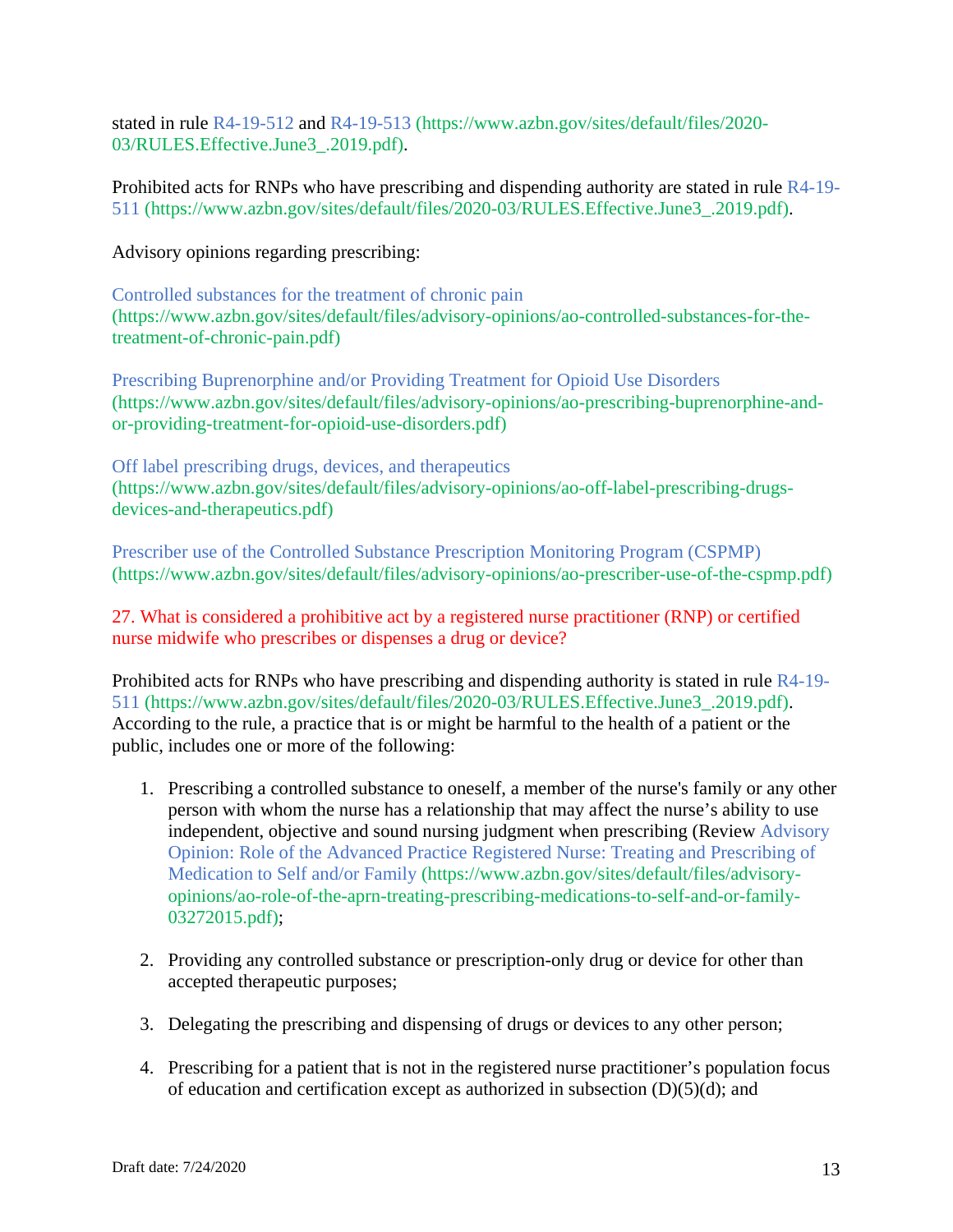- 5. Prescribing, dispensing, or furnishing a prescription drug or a prescription-only device to a person unless the nurse has examined the person and established a professional relationship, except when the nurse is engaging in one or more of the following:
	- a. Providing temporary patient care on behalf of the patient's regular treating and licensed health care professional;
	- b. Providing care in an emergency medical situation where immediate medical care or hospitalization is required by a person for the preservation or health, life, or limb;
	- c. Furnishing a prescription drug to prepare a patient for a medical examination; or
	- d. Prescribing antimicrobials to a person who is believed to be at substantial risk as a contact of a patient who has been examined and diagnosed with a communicable disease by the prescribing RNP even if the contact is not in the population focus of the registered nurse practitioner's certification.
- 6. Prescribing or dispensing any controlled substance or prescription-only drug or device in a manner that is inconsistent with other state or federal requirements.

An RNP shall not dispense a Schedule II Controlled Substance that is an opioid, except for an opioid that is for medication assisted treatment for substance use disorders.

28. Can a registered nurse practitioner (RNP) dispense drugs and devices to patients?

If you hold an Arizona registered nurse license or a compact state license with multi-state privileges and a nurse practitioner certificate with prescribing and dispensing authority in Arizona, you are allowed to dispense drugs and devices to patients. However, you must follow the rules related to dispensing as stated in rule R4-19-513 (https://www.azbn.gov/sites/default/files/2020-03/RULES.Effective.June3\_.2019.pdf).

Prohibited acts for RNPs who have prescribing and dispending authority are stated in rule R4-19- 511 (https://www.azbn.gov/sites/default/files/2020-03/RULES.Effective.June3\_.2019.pdf).

### 29. Can a registered nurse practitioner (RNP) dispense drug samples?

Yes, according to the rule R4-19-513 (https://www.azbn.gov/sites/default/files/2020- 03/RULES.Effective.June3\_.2019.pdf), an RNP granted prescribing and dispensing authority by the Board may:

1. Dispense drugs and devices to patients;

2. Dispense samples of drugs packaged for individual use without a prescription order or additional labeling;

3. Only dispense drugs and devices obtained directly from a pharmacy, manufacturer, wholesaler, or distributor; and

4. Allow other personnel to assist in the delivery of medications provided that the RNP retains responsibility and accountability for the dispensing process.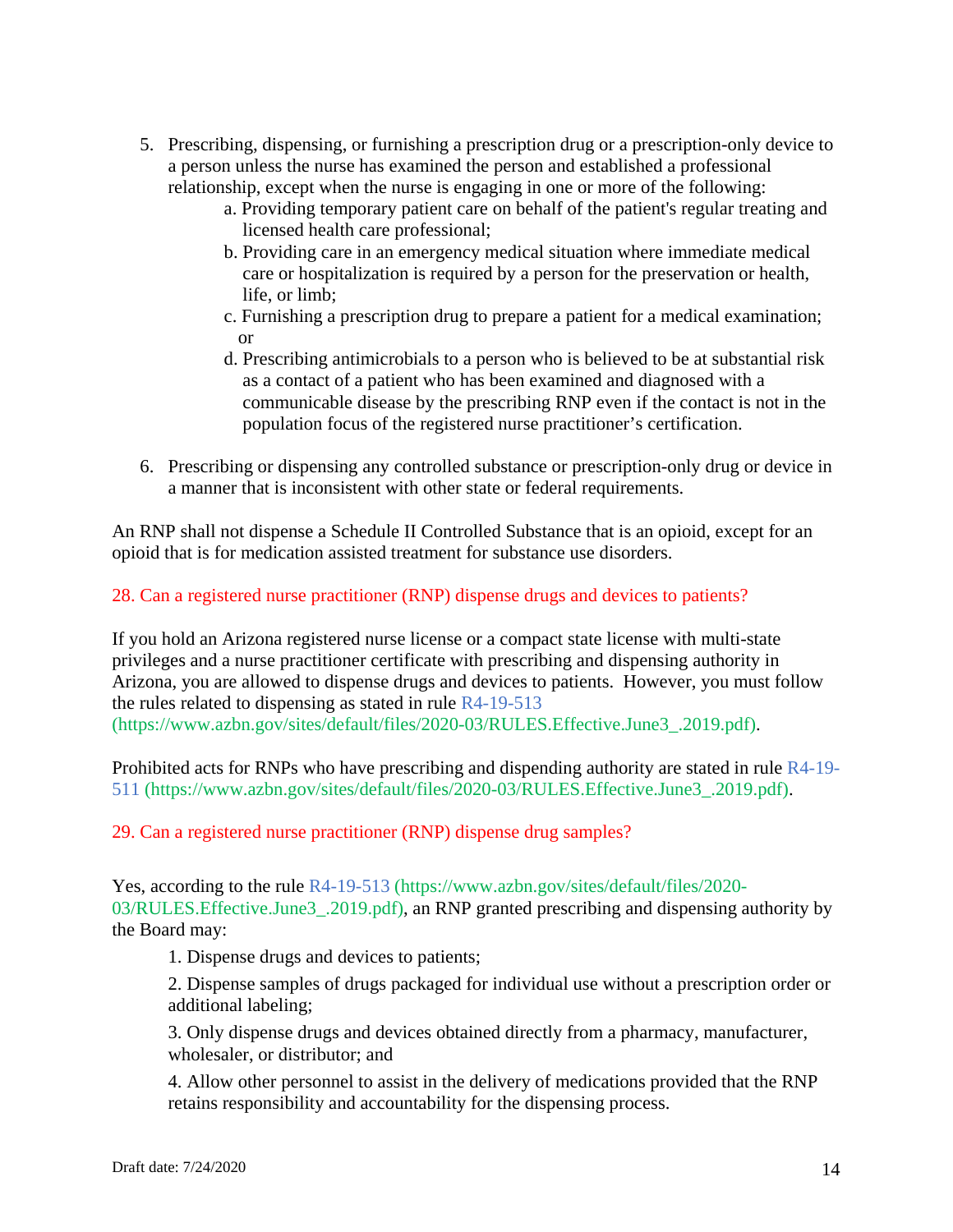## 30. Can an registered nurse practitioner (RNP) prescribe controlled substances?

Yes, according to rule R4-19-512 (B.) (C. 1.-3.) (D.)

(https://www.azbn.gov/sites/default/files/2020-03/RULES.Effective.June3\_.2019.pdf), an RNP with prescribing and dispending authority who wishes to prescribe a controlled substance shall obtain a Drug Enforcement Administration (DEA) registration number before prescribing a controlled substance. The RNP shall file the DEA registration number with the Board. In the state of Arizona, an RNP with an active DEA license is able to prescribe, order, administer, and procure Schedule 2, 2N, 3, 3N, 4, 5 substances

(https://www.deadiversion.usdoj.gov/drugreg/practioners/mlp\_by\_state.pdf). This does not include Schedule 1 drugs such as marijuana. An RNP whose DEA registration is revoked or expires shall not prescribe controlled substances. An RNP whose DEA registration is revoked or limited shall report the action to the Board.

31. Can a registered nurse practitioner (RNP) prescribe and/or administer marijuana in Arizona?

No, marijuana is a Schedule I drug according to the Controlled Substances Act (https://www.deadiversion.usdoj.gov/schedules/) and in accordance with the Drug Enforcement Administration's (DEA) mid-level practitioner authorization by state, RNPs cannot prescribe, order, administer, or procure Schedule I substances. In the state of Arizona, an RNP with an active DEA license is able to prescribe, order, administer, and procure Schedule 2, 2N, 3, 3N, 4, 5 substances (https://www.deadiversion.usdoj.gov/drugreg/practioners/mlp\_by\_state.pdf).

A list of controlled substances and their schedules are found on the DEA website (https://www.deadiversion.usdoj.gov/schedules/#list).

Examples and descriptions of Schedule 1, 2, 2N, 3, 3N, 4, 5 substances are found on the DEA website (https://www.deadiversion.usdoj.gov/drugreg/practioners/mlp\_by\_state.pdf).

### 32. Can a registered nurse practitioner (RNP) treat substance abuse?

It is within the RNP scope of practice (adult and geriatric nurse practitioner, psychiatric mental health nurse practitioner, certified nurse midwife, women's health nurse practitioner, pediatric nurse practitioners or family nurse practitioner) to prescribe buprenorphine (Suboxone) and/or treat opioid use disorders within the population focus in which the nurse is certified, if the RNP has obtained prescribing and dispensing authority from the Board of Nursing and is granted authority from the U.S. Drug Enforcement Administration. An RNP shall only provide healthcare services within the nurse practitioner's scope of practice for which the RNP is educationally prepared and for which competency has been established and maintained.

Details are noted in the Advisory Opinion: Prescribing Buprenorphine and/or Providing Treatment for Opioid Use Disorders (https://www.azbn.gov/sites/default/files/advisoryopinions/ao-prescribing-buprenorphine-and-or-providing-treatment-for-opioid-usedisorders.pdf). **As a licensed/certified professional you are HELD ACCOUNTABLE for the information and any requirements in the linked document noted above.**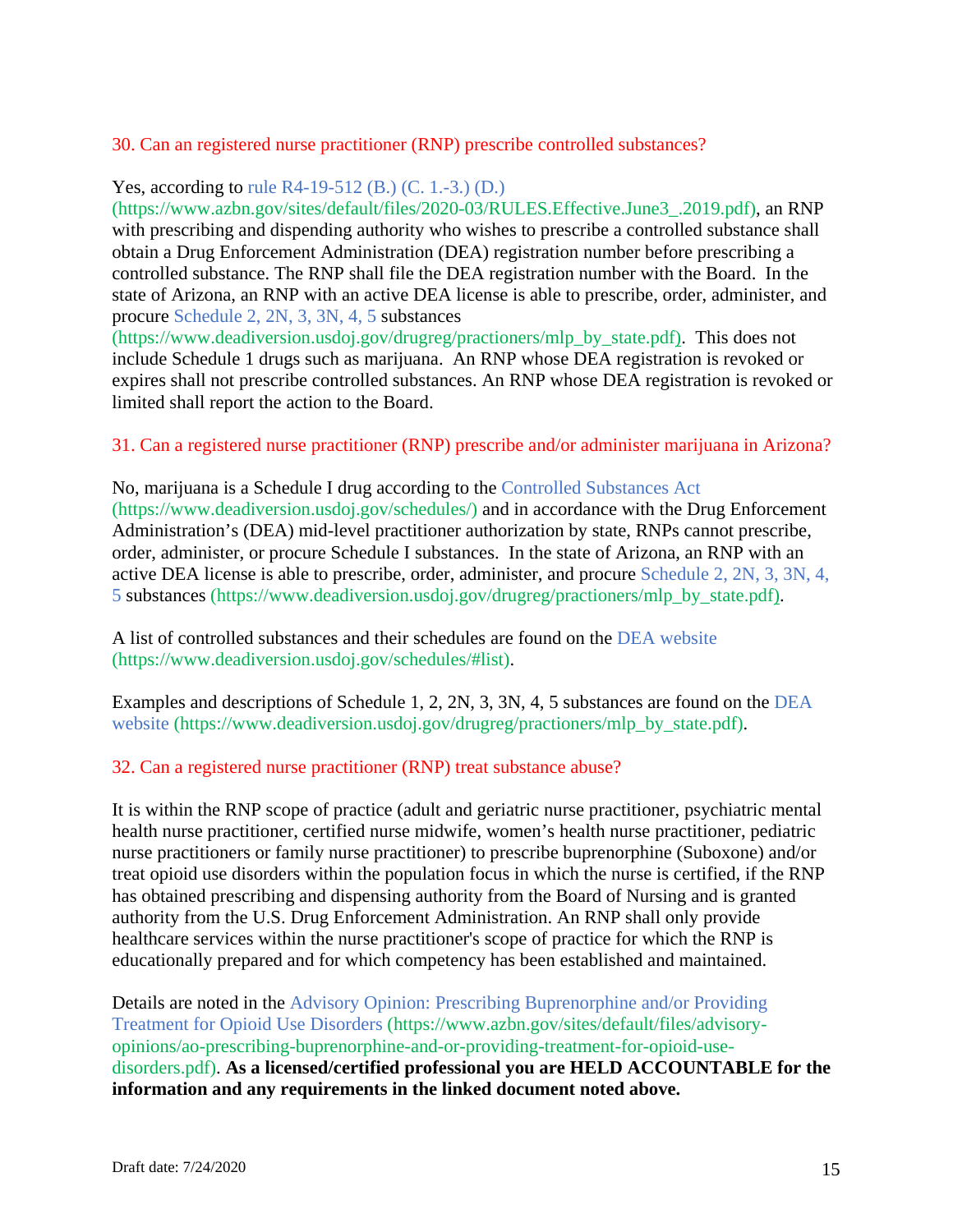# 33. Can registered nurse practitioners (RNP) prescribe Buprenorphine (Suboxone)?

It is within the Scope of Practice of the (adult and geriatric nurse practitioner, psychiatric mental health nurse practitioner, certified nurse midwife, women's health nurse practitioner, pediatric nurse practitioners or family nurse practitioner) to prescribe buprenorphine and/or treat opioid use disorders within the population focus in which the nurse is certified, if the RNP has obtained prescribing and dispensing authority from the Board of Nursing and is granted authority from the U.S. Drug Enforcement Administration. A RNP shall only provide healthcare services within the nurse practitioner's scope of practice for which the RNP is educationally prepared and for which competency has been established and maintained.

Details are noted in the Advisory Opinion: Prescribing Buprenorphine (Suboxone) and/or Providing Treatment for Opioid Use Disorders

(https://www.azbn.gov/sites/default/files/advisory-opinions/ao-prescribing-buprenorphine-andor-providing-treatment-for-opioid-use-disorders.pdf). **As a licensed/certified professional you are HELD ACCOUNTABLE for the information and any requirements in the linked document noted above.**

34. Should a registered nurse practitioner (RNP) with a DEA license register and use the Controlled Substance Monitoring Program (CSPMP)?

Yes, according to the Advisory Opinion: Prescriber Use of the Controlled Substance Prescription Monitoring Program (CSPMP) (https://www.azbn.gov/sites/default/files/advisory-opinions/aoprescriber-use-of-the-cspmp.pdf). Since it is within the scope of practice of the RNP to prescribe controlled substances as long as they have obtained prescribing and dispensing authority from the Board of Nursing and authority from the U.S. Drug Enforcement Agency, the prescribing RNP can mitigate risk of harm to the patient and the public when prescribing controlled medications by utilizing the Arizona Controlled Substance Prescription Monitoring Program (CSPMP).

In accordance with A.R.S. § 36-2606, every RNP with a current DEA license will register and utilize the CSPMP.

- 1. Effective October 1, 2017, or sixty days after the statewide health information exchange has integrated the controlled substances prescription monitoring program data into the exchange, a prescriber shall obtain a patient CSPMP utilization report for at minimum the preceding twelve months, before prescribing an opioid analgesic or benzodiazepine controlled substance listed in schedule II, III or IV, at the beginning of each new course of treatment and at least quarterly while that prescription remains a part of the treatment.
- 2. Medical record documentation shall note that a CSPMP review was conducted and is or is not consistent with prescribed medication therapy and there are no obvious signs of aberrant behavior, or if CSPMP is not consistent and/or there are aberrant behaviors; include documentation about adherence to or deviation from the providers treatment plan based on CSPMP results.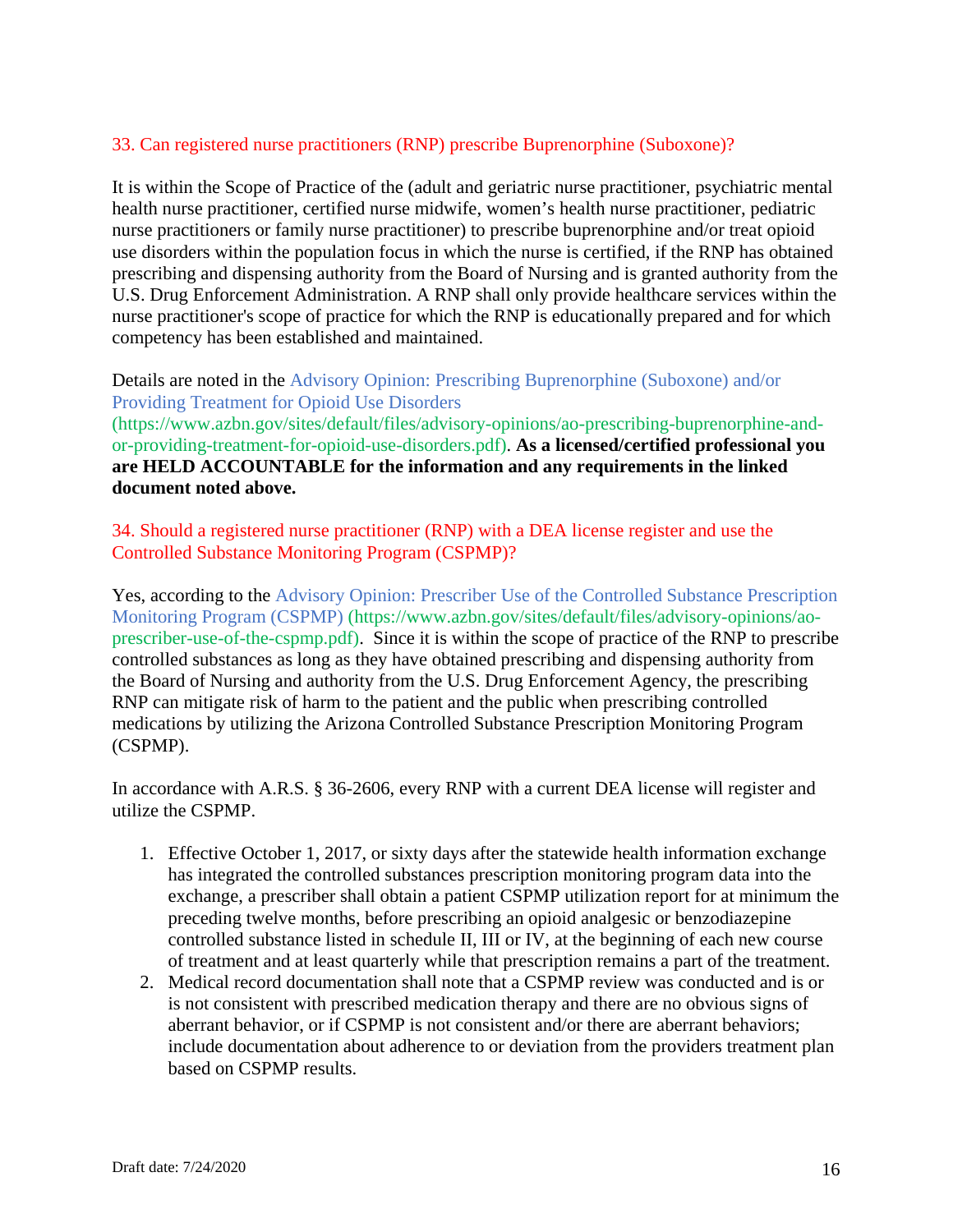The RNP should be aware that not all pharmacies or health care facilities report to the CSPMP database. Additionally, as the data is entered by pharmacy staff, human error is a possibility and should be considered when adjusting prescribing practice. If the validity of a CSPMP report is in question, the RNP should verify the data with the patient's pharmacy prior to prescribing.

Arizona State Board of Pharmacy CSPMP website (https://pharmacypmp.az.gov)

# 35. Do I need to register with the Board of Pharmacy if I don't have a DEA number?

No, if you do not have an active DEA number you do not enroll in the CSPMP program.

36. Can a registered nurse practitioner (RNP) prescribe Phentermine? Do I need a specific license?

According to the Drug Enforcement Agency (DEA), this drug is classified as a Schedule IV controlled substance therefore in order to prescribe the medication an RNP must have an active DEA license (https://www.deadiversion.usdoj.gov/drugreg/index.html#2). In the state of Arizona, an RNP with an active DEA license is able to prescribe, order, administer, and procure Schedule 2, 2N, 3, 3N, 4, 5 substances

[\(https://www.deadiversion.usdoj.gov/drugreg/practioners/mlp\\_by\\_state.pdf\)](https://www.deadiversion.usdoj.gov/drugreg/practioners/mlp_by_state.pdf).

## 37. How does a registered nurse practitioner (RNP) sign their name on prescriptions?

According to rule R4-19-512 (F) (https://www.azbn.gov/sites/default/files/2020- 03/RULES.Effective.June3\_.2019.pdf), an RNP with prescribing and dispensing authority shall ensure that all prescription orders contain the following:

- 1. The RNP's name, address, telephone number, and population focus;
- 2. The prescription date;
- 3. The name of the patient and either the address of the patient or a blank for the address if the prescription is not being dispensed by the RNP;
- 4. The full name of the drug, strength, dosage form, and directions for use;
- 5. The letters "DAW", "dispense as written", "do not substitute", "medically necessary" or any similar statement on the face of the prescription form if intending to prevent substitution of the drug;
- 6. The RNP's DEA registration number, if applicable; and
- 7. The RNP's signature.

### 38. Can office personnel call in a prescription for a registered nurse practitioner (RNP)?

According to rule R4-19-513 (H) (https://www.azbn.gov/sites/default/files/2020- 03/RULES.Effective.June3\_.2019.pdf), under the supervision of an RNP with prescribing and dispensing authority, other personnel may:

> 1. Receive and record a prescription refill request from a patient or a patient's representative;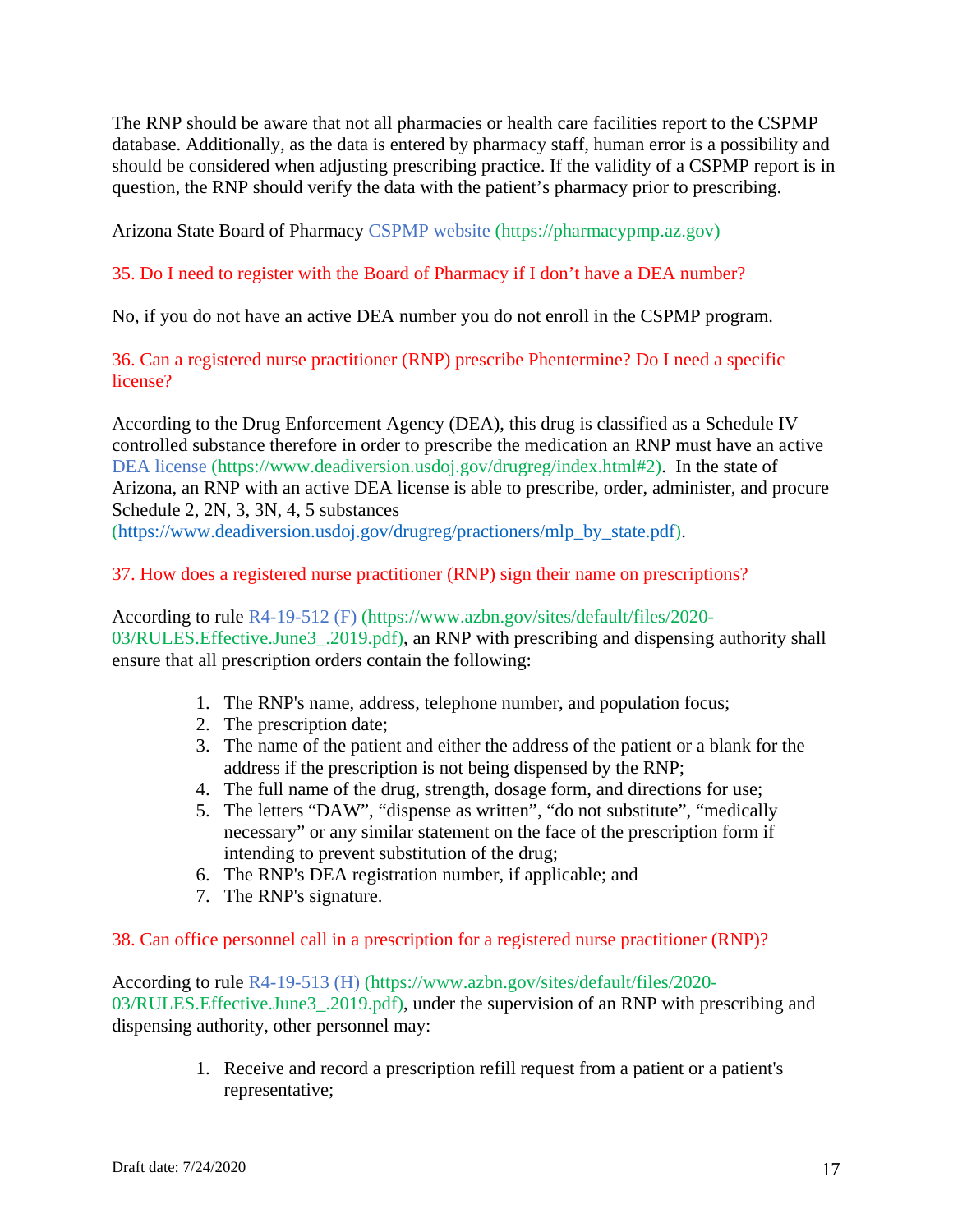- 2. Receive and record a verbal refill authorization from the RNP including:
	- 1. The RNP's name;
	- 2. Date of refill;
	- 3. Name, directions for use, and quantity of drug; and
	- 4. Manufacturer and lot number;
- 3. Prepare and affix a prescription label; and
- 4. Prepare a drug or device for delivery, provided that the dispensing RNP:
	- 1. Inspects the drug or device and initials the label before issuing to the patient to ensure compliance with the prescription; and
	- 2. Ensures that the patient is informed of the name of the drug or device, directions for use, precautions, and storage requirements.
- 39. Can a registered nurse practitioner (RNP) order chemotherapy?

According to rule R4-19-508 (C) (https://www.azbn.gov/sites/default/files/2020- 03/RULES. Effective. June 3. 2019.pdf), an RNP shall only provide health care services including prescribing and dispensing within the RNP's population focus and role and for which the RNP is educationally prepared and for which competency has been established and maintained. Educational preparation means academic coursework or continuing education activities that include both theory and supervised clinical practice.

#### According to the Advisory Opinion: Scope of Practice Decision Tree

(https://www.azbn.gov/sites/default/files/advisory-opinions/AO%20Decision%20Treerev.09.2016.pdf), when you have a question if a particular skill is within your scope of practice, refer to the decision tree to help determine if a particular skill is within your scope. RNP's can add a skill to their scope, but the skill cannot be added through on the job training only. When there are circumstances where there is not academic or supervised clinical training available, research, evidenced based practice and on the job training may be used, but must be carefully documented with measurable goals and outcomes identified. Keep in mind, when adding a new skill, the skill must be in the scope of practice for the RNP.

In many cases though, the ability of an RNP to order chemotherapy is dependent upon hospital/organization policy.

40. Can I write bridge prescriptions for scheduled medications on a patient I have not seen previously, for other providers who work at the same place, until they can be seen by their provider?

Yes, according to rule R4-19-511 (D. 5. a.-d.) (https://www.azbn.gov/sites/default/files/2020- 03/RULES.Effective.June3\_.2019.pdf), a registered nurse practitioner (RNP) prescribing, dispensing, or furnishing a prescription drug or a prescription-only device to a person is required to examine the person and established a professional relationship except when the NP is engaging in one or more of the following:

a. Providing temporary patient care on behalf of the patient's regular treating and licensed health care professional;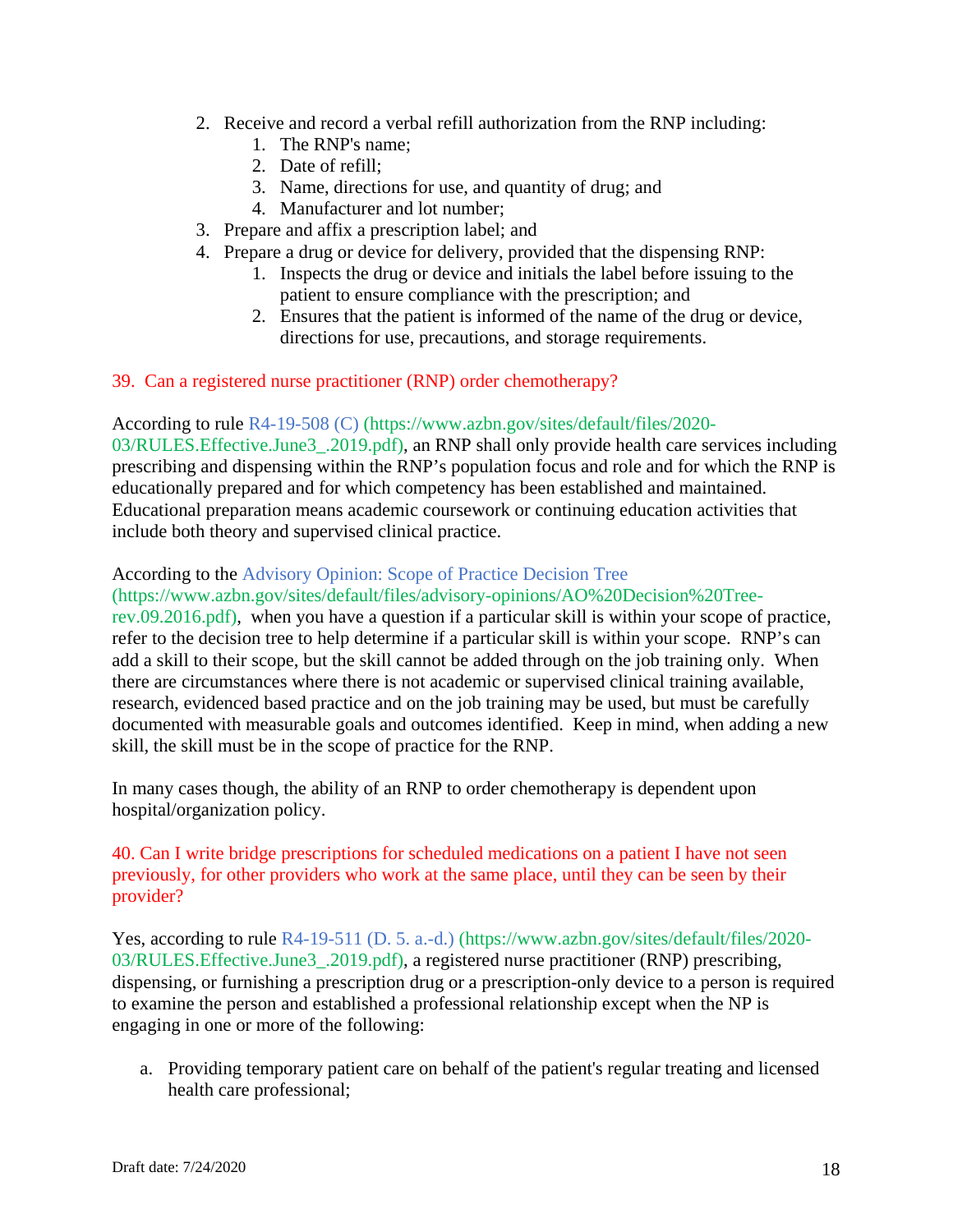- b. Providing care in an emergency medical situation where immediate medical care or hospitalization is required by a person for the preservation or health, life, or limb;
- c. Furnishing a prescription drug to prepare a patient for a medical examination; or
- d. Prescribing antimicrobials to a person who is believed to be at substantial risk as a contact of a patient who has been examined and diagnosed with a communicable disease by the prescribing RNP even if the contact is not in the population focus of the registered nurse practitioner's certification.

# 41. Can a registered nurse practitioner (RNP) prescribe refills for Schedule controlled substances?

Yes, according to rule R4-19-512 (C. 1.-3.) (https://www.azbn.gov/sites/default/files/2020- 03/RULES. Effective. June 3. 2019.pdf), an RNP with a DEA registration number may prescribe a Schedule III or IV controlled substance and a maximum of five refills in six months; and prescribe a Schedule V controlled substance and refills for a maximum of one year. No refills are allowed for Schedule II controlled substances but do allow for a 90-day prescription.

## 42. Can a registered nurse practitioner (RNP) prescribe controlled substances for the treatment of chronic pain?

Yes, according to rule R4-19-512 (C. 1.-3.) (https://www.azbn.gov/sites/default/files/2020- 03/RULES.Effective.June3\_.2019.pdf) and the Advisory Opinion: The Use of Controlled Substances for the Treatment of Chronic Pain (https://www.azbn.gov/sites/default/files/advisoryopinions/ao-controlled-substances-for-the-treatment-of-chronic-pain.pdf) an RNP can prescribe controlled substances for the population focus in which the nurse is certified and if the RNP has obtained prescribing and dispensing authority from the Board of Nursing and is granted authority from the U.S. Drug Enforcement Agency. An RNP shall only provide health care services within the nurse practitioner's scope of practice for which the RNP is educationally prepared and for which competency has been established and maintained. Prior to prescribing opioids for chronic pain, the nurse practitioner shall complete at least 2 hours of continuing education in the use of opioid therapy for chronic pain.

# **As a licensed/certified professional you are HELD ACCOUNTABLE for the information and any requirements in the linked document noted above.**

## 43. Is it within the **psych/mental health nurse practitioner** (PMHNP) scope of practice to address pain management and handle opioid prescription management?

According to the Advisory Opinion: The Use of Controlled Substances for the Treatment of Chronic Pain (https://www.azbn.gov/sites/default/files/advisory-opinions/ao-controlledsubstances-for-the-treatment-of-chronic-pain.pdf), it is within the scope of practice of the registered nurse practitioner (RNP) to prescribe controlled substances for the population focus in which the RNP is certified, and if the RNP has obtained prescribing and dispensing authority from the Board of Nursing, and is granted authority from the U.S. Drug Enforcement Agency. An RNP shall only provide health care services within the nurse practitioner's scope of practice for which the RNP is educationally prepared and for which competency has been established and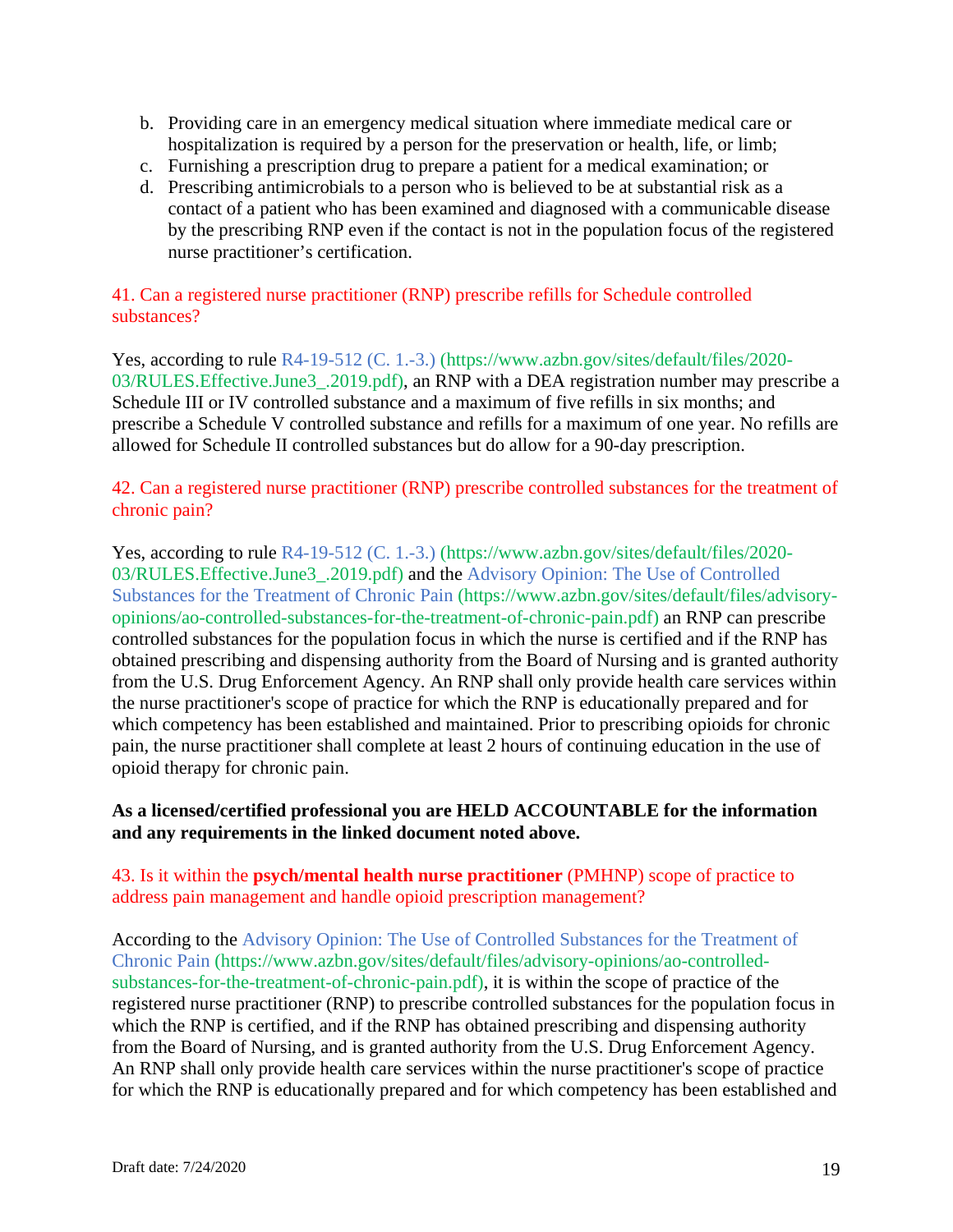maintained. Prior to prescribing opioids for chronic pain, the nurse practitioner shall complete at least 2 hours of continuing education in the use of opioid therapy for chronic pain.

## 44. Can a registered nurse practitioner (RNP) with prescribing and dispensing authority in the state of Arizona prescribe across state lines or in another state?

No, an RNP may not prescribe in a state they are not certified in. A prescriber who mails, faxes, e-prescribes, or telephonically orders a prescription to an out of state pharmacy is practicing medicine in that state.

45. Can a registered nurse practitioner (RNP) prescribe or recommend a prescription drug, device, or therapeutic off-label?

Yes, according to the Advisory Opinion: Off Labeling Prescribing Drugs, Devices, and Therapeutics (https://www.azbn.gov/sites/default/files/advisory-opinions/ao-off-labelprescribing-drugs-devices-and-therapeutics.pdf), it is within the scope of practice for a registered nurse practitioner (RNP) with prescribing privileges, to prescribe or recommend a prescription drug off-label, device and/or therapeutics based upon the RNP incorporation of knowledge derived from the RNP's advanced education, evidence-based research, and/or established practice standards within a RNP's area of expertise.

46. Can a registered nurse practitioner (RNP) treat and/or prescribe medications for themselves or family?

According to the Advisory Opinion: Role of the Advanced Practice Registered Nurse: Treating and Prescribing of Medication to Self and/or Family

(https://www.azbn.gov/sites/default/files/advisory-opinions/ao-role-of-the-aprn-treatingprescribing-medications-to-self-and-or-family-03272015.pdf), advanced practice registered nurses (APRN) often find themselves in situations in which they may feel compelled to provide medical aspects of care, including prescribing medications, to themselves, their family members, or other individuals with whom they have a close personal relationship. The standard of care requires, absent an emergency or under limited circumstances, the APRN to treat only those patients for whom the APRN has and maintains clinical objectivity. Treating an individual, or one's self, where there exists a personal (non-professional) relationship may jeopardize the APRN's ability to maintain clinical objectivity and may prevent the patient from developing a therapeutic relationship with his or her own, independent healthcare provider, or may interfere with the treatment plan developed by the patient's established healthcare provider.

### **Legend or Non-Scheduled Pharmaceuticals, Diagnostics and Therapies:**

The standard of practice requires that APRNs avoid treating themselves, family, or any other individuals with whom the nurse has a relationship that affects the nurse's ability to use independent, objective, and sound nursing judgment when prescribing, except when the nurse is engaging in one or more of the following:

• Treating minor, self-limiting conditions.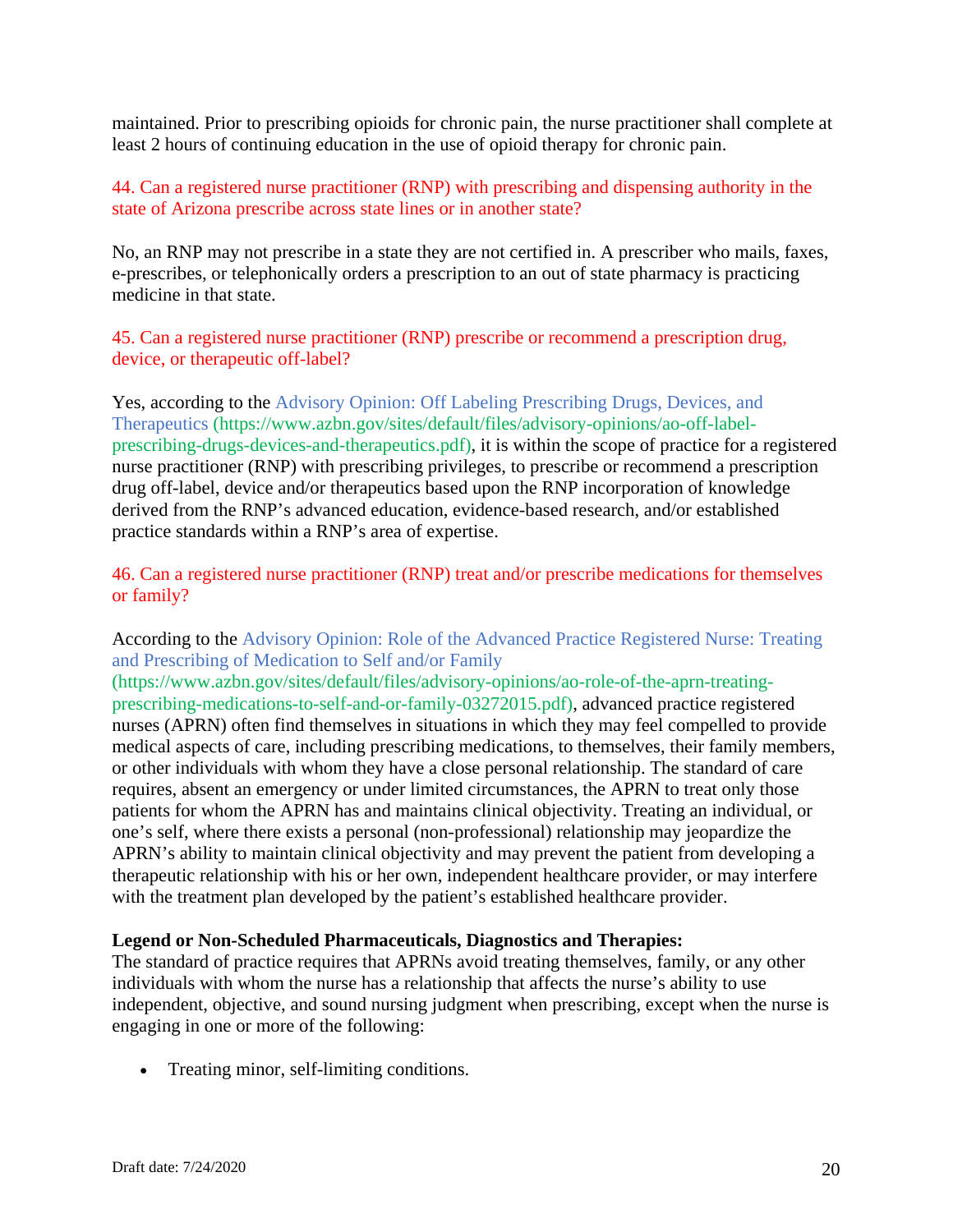• Providing care in an emergency medical situation in which immediate medical care is required for the preservation or health, life, or limb; and only when another qualified healthcare professional is not readily available.

When an APRN does provide care to self, family, or other individuals with whom the nurse has a relationship that may interfere with or affect the nurse's ability to use independent, objective, and sound clinical judgment, it is the APRN's responsibility to inform the patient's established healthcare provider of the treatment provided, when appropriate.

## **Controlled Substances:**

It is a violation of the Nurse Practice Act to prescribe controlled substances to one's self or family.

## 47. Can a registered nurse practitioner (RNP) prescribe essential oils?

Essential oils are not a prescription and therefore are unregulated. According to the Advisory Opinion: Off Label Prescribing Drugs, Devices, and Therapeutics (https://www.azbn.gov/sites/default/files/advisory-opinions/ao-off-label-prescribing-drugsdevices-and-therapeutics.pdf) an RNP using off label medications or treatments should use sound clinical judgment, utilizing the following guidelines of responsible professional practice.

It is within the Scope of Practice for a registered nurse practitioner (RNP) with prescribing privileges, to prescribe or recommend a prescription drug off-label, device and/or therapeutics based upon the RNP incorporation of knowledge derived from the RNP's advanced education, evidence-based research, and/or established practice standards within a RNP's area of expertise.

### **For the purposes of this Advisory Opinion:**

- 1. **Therapeutics:** is defined as the treatment and care of a patient for the purpose of both preventing and combating disease or alleviating pain or injury.
- 2. **Off Label Prescribing:** is identified as the use of FDA approved medications for other than their intended indications and does not include those drugs or uses classified as experimental.

# **PROCEDURES**

48. Can a registered nurse practitioner (RNP) use ionizing radiation or perform any acts associated with ionizing radiation?

No, according to the Advisory Opinion: Ionizing Radiation for Diagnostics Use (https://www.azbn.gov/sites/default/files/advisory-opinions/ao-ionizing-radiation-order-andinterpretation-rev112016.pdf), it is *not* within the scope of practice for an advanced practice registered nurse (APRN) who do not have additional certification from the Arizona Radiology Regulatory Agency (ARRA), to use (operate a machine) ionizing radiation (including chest x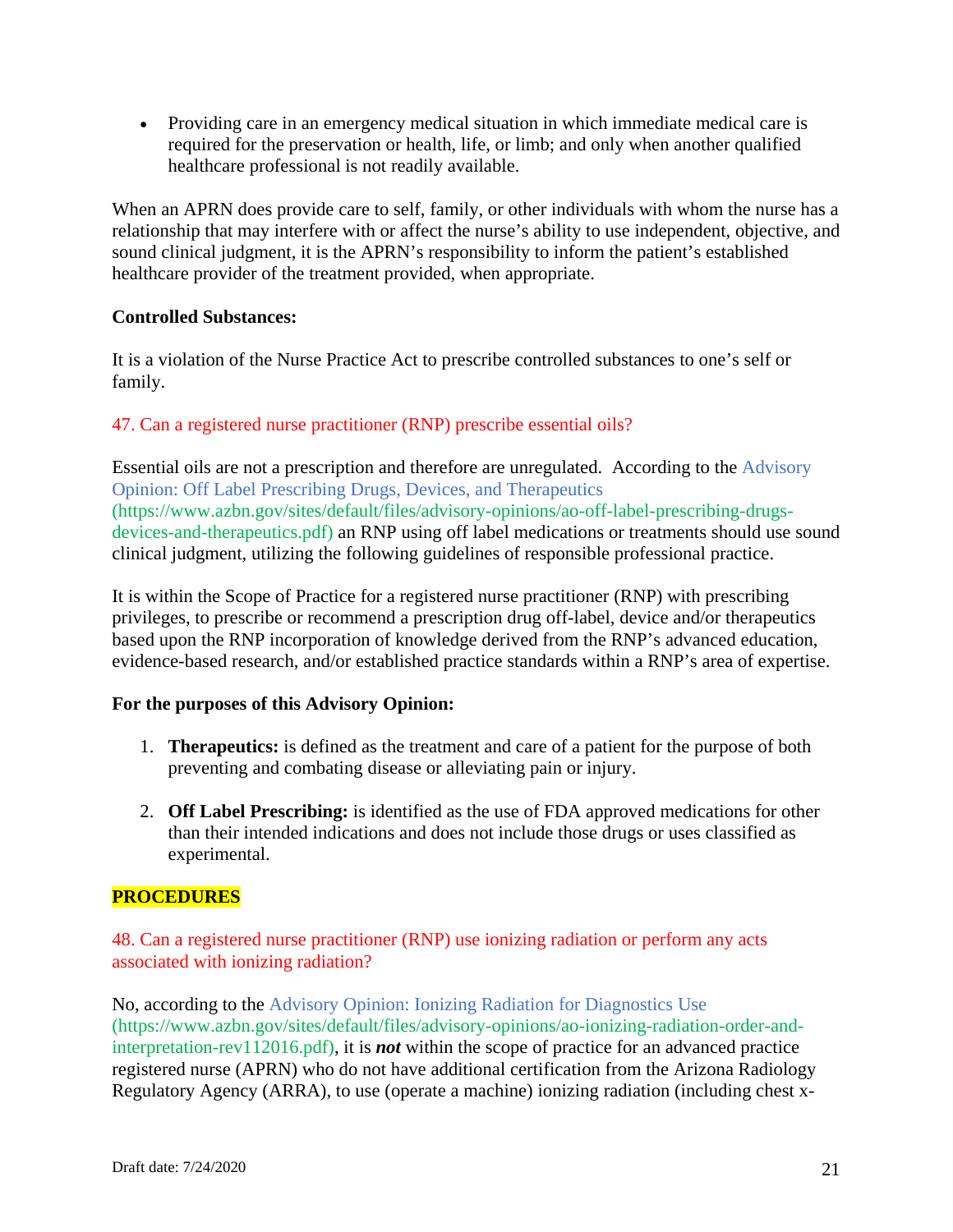rays, Dual-Energy X-ray Absorptiometry (DEXA) scan and fluoroscopy), or to perform any of the following acts during a radiologic procedure, either independently or under the direction or supervision of a licensed practitioner:

- 1. Position the patient for x-ray beam
- 2. Position the x-ray tube to acquire an image
- 3. Set exposure factors or initiate the exposure
- 4. Deliver ionizing radiation

49. Can a registered nurse practitioner (RNP) do trigger point injections and intraarticular and facet joint injections?

Yes, according to the Advisory Opinion: Trigger Point Injection, Intraarticular Joint Injection, and Facet Joint Injection (https://www.azbn.gov/sites/default/files/2019-09/AO- %20Trigger%20Point%2C%20Intraarticular%20Joint%2C%20Facet%20Joint%2C%20Transfoa minal%20Epidural%20and%20Medial%20Branch%20Injections.pdf), it is within the scope of practice for an RNP with additional advanced training, to administer trigger point injections (with or without local anesthetic), intraarticular joint injections with or without ultrasound guidance, and facet joint injections, transforaminal epidural injections and medial branch blocks utilizing fluoroscopy, to patients consistent with the population focus of the RNP's certification, education, and training.

It is not in the scope of practice for an Advanced Practice Registered Nurse, Registered Nurse or Licensed Practical Nurse to administer ionized radiation.

It is not in the scope of practice for a registered nurse who is not advanced practice or a practical nurse to administer trigger point injections, intraarticular joint injections, facet joint injections transforaminal epidural injections or medial branch blocks.

## **As a licensed/certified professional you are HELD ACCOUNTABLE for the information and any requirements in the linked document noted above.**

### 50. Can a registered nurse practitioner (RNP) perform acupuncture?

Yes, according to the Advisory Opinion: Acupuncture Procedures Performed by Advanced Practice Registered Nurses (https://www.azbn.gov/sites/default/files/advisoryopinions/AO%20Acupuncture%20Procedures%20Performed%20by%20APRNs%2001.30.2015. pdf), an advanced practice registered nurse may provide acupuncture treatment to the appropriate population as long as documentation of satisfactory educational requirements from an approved acupuncture training program is on file and the criteria for the course of instruction has been fulfilled.

### **As a licensed/certified professional you are HELD ACCOUNTABLE for the information and any requirements in the linked document noted above.**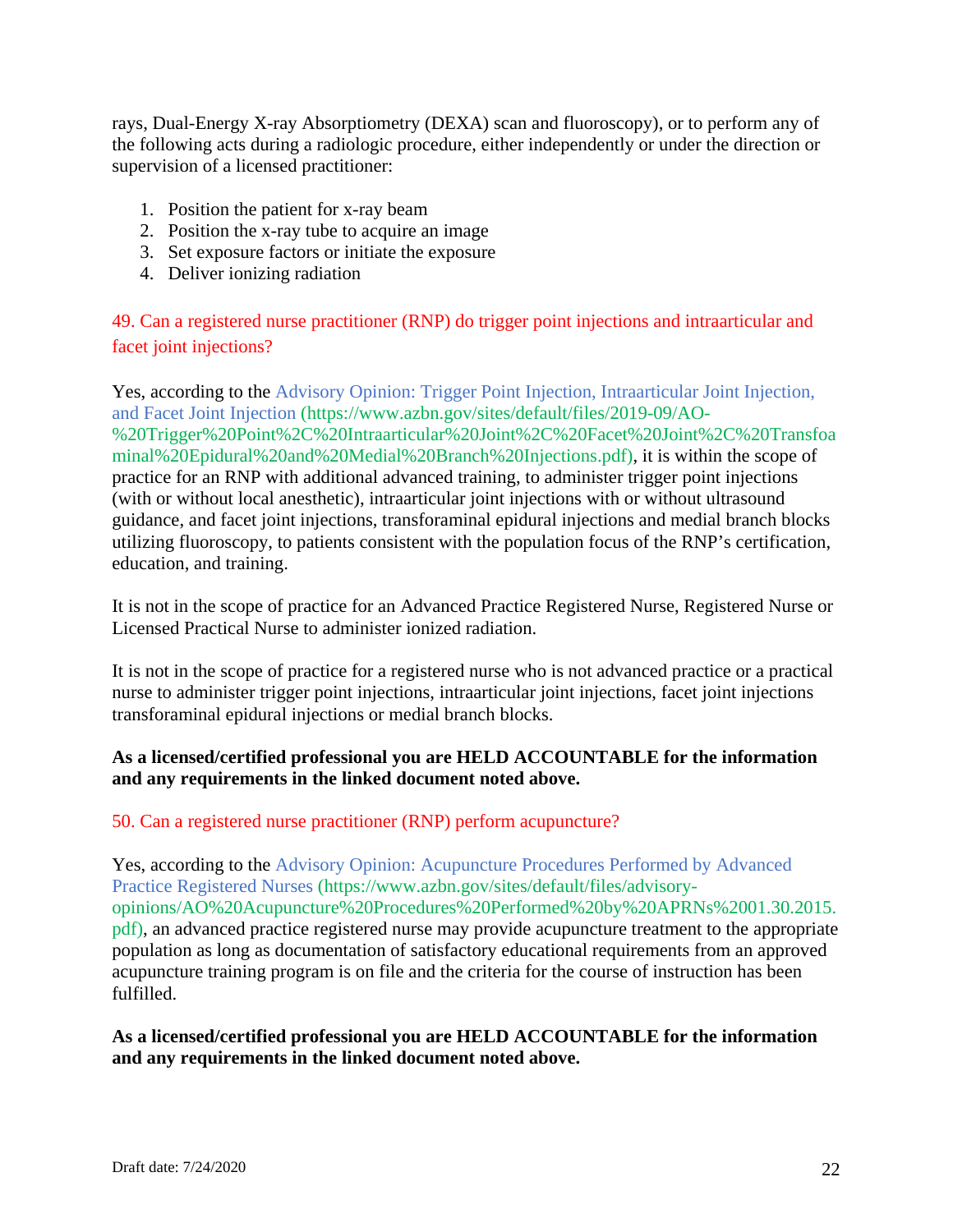51. Can a registered nurse practitioner (RNP) perform osteopathic manipulation if they took a continuing education course?

The AZ Board of Nursing does not regulate employers, other healthcare disciplines, or other professions.

According to the Advisory Opinion: Dual Profession & Duel Health Care Licensure/Certification (https://www.azbn.gov/sites/default/files/advisory-opinions/ao-dual-profession-dual-health-carelicensure\_certification.pdf), if a nurse (RN, LPN, or advanced practice registered nurse) who is also licensed or certified as and employed in a different field becomes the subject of a complaint to the Board, the Board will review the complaint in relation to the nurse's highest level of nursing licensure, irrespective of employment.

52. Can a registered nurse practitioner (RNP) work under a surgeon as a surgical first assist with only on the job training or do they need to be a registered nurse first assistant (RNFA)?

According to the Advisory Opinion: Registered Nurse First Assistant – RNFA [\(https://www.azbn.gov/sites/default/files/advisory-opinions/ao-registered-nurse-first-assistant](https://www.azbn.gov/sites/default/files/advisory-opinions/ao-registered-nurse-first-assistant-rnfa-9-2017.pdf)[rnfa-9-2017.pdf\)](https://www.azbn.gov/sites/default/files/advisory-opinions/ao-registered-nurse-first-assistant-rnfa-9-2017.pdf), it is within the scope of practice of a registered nurse (RN) who can demonstrate the necessary education, knowledge, judgment, certification, and skills, to practice as a RNFA, assisting the surgeon during surgical procedures. The RNFA is not authorized to independently perform a surgical procedure which is the primary purpose of the surgery.

## **As a licensed/certified professional you are HELD ACCOUNTABLE for the information and any requirements in the linked document noted above.**

### 53. Can a registered nurse practitioner (RNP) prescribe HCG injections for weight loss?

No, according to rule R4-19-511 (C) (https://www.azbn.gov/sites/default/files/2020- 03/RULES.Effective.June3\_.2019.pdf), an RNP may not prescribe HCG injections for weight loss because HCG injections are not FDA-approved for weight loss and an RNP shall not prescribe or dispense drugs or devices without Board authority or in a manner inconsistent with law.

## Important Information from the Food and Drug Administration (FDA) regarding Human Chorionic Gonadotropin (HCG)

(https://www.fda.gov/Drugs/ResourcesForYou/Consumers/BuyingUsingMedicineSafely/Medica tionHealthFraud/ucm281834.htm):

- Human chorionic gonadotropin (HCG) is a hormone produced by the human placenta and found in the urine of pregnant women.
- HCG is FDA-approved for the treatment of select cases of female infertility and hormone treatment in men.
- FDA-approved HCG products are only available in injection-form and require a prescription from a licensed medical professional.
- There are no FDA-approved HCG products for weight loss.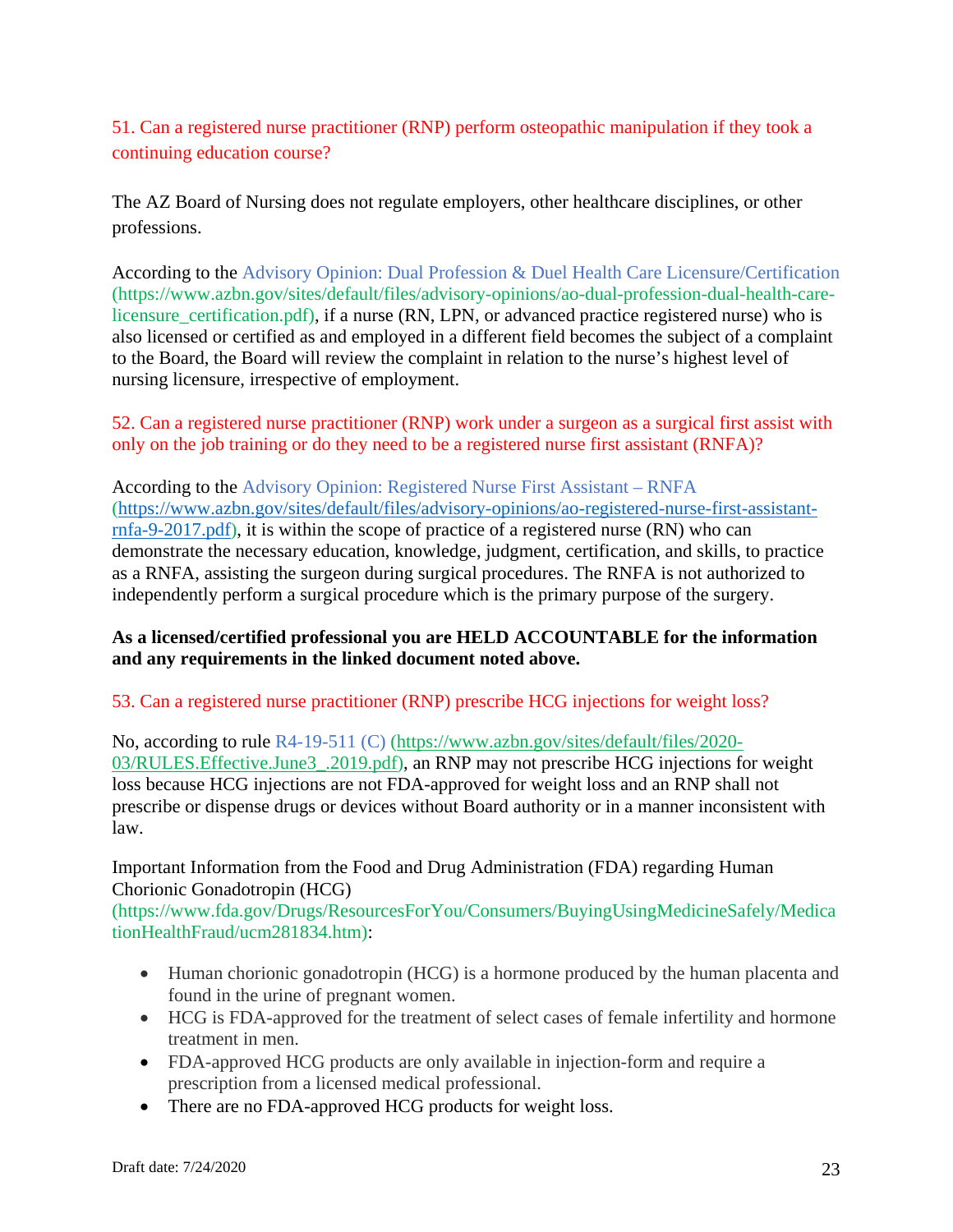## **Furthermore, According to the FDA:**

- Currently, there are no FDA-approved HCG drug products for weight loss.
- HCG has not been demonstrated to be effective therapy in the treatment of obesity.
- There is no substantial evidence that HCG increases weight loss.

*"HCG has not been demonstrated to be effective adjunctive therapy in the treatment of obesity. There is no substantial evidence that it increases weight loss beyond that resulting from caloric restriction, that it causes a more attractive or 'normal' distribution of fat, or that it decreases the hunger and discomfort associated with calorie-restricted diets."*

- The FDA is aware that healthcare professionals sometimes prescribe prescription injectable HCG for unapproved uses such as weight loss.
- The FDA understands that sometimes approved products are used to treat conditions that the products were not approved for (i.e., "off-label" uses).
- The "off-label" use of products usually presents greater uncertainty about both the risks and benefits because less information is available on safety and effectiveness.
- Unexpected adverse events may occur in this context.
- The FDA has received reports of serious adverse events associated with the use of HCG injections for weight loss including cases of pulmonary embolism, depression, cerebrovascular issues, cardiac arrest, and death.

### 54. Can a registered nurse practitioner (RNP) perform medical esthetic procedures?

According to the Advisory Opinion: Medical Aesthetic Procedures Performed by Licensed Nurses, Licensed Cosmetologist, Licensed Aestheticians and Certified Laser Technologists (https://www.azbn.gov/sites/default/files/advisory-

opinions/AO%20Medical%20Esthetic%20Procedures%20Performed%20by%20Licensed%20Nu rses%20rev%2003.19.pdf), it is within the scope of practice of the advanced practice registered nurse (APRN) who can demonstrate the necessary education, knowledge, judgement, skills and licensure/certification, where applicable, to perform medical aesthetic procedures on the appropriate client population. An RNP shall only provide health care services within the RNP's population focus and role and for which the RNP is educationally prepared and for which competency has been established and maintained. For example, pediatric and neonatal nurse practitioners shall only provide health care services to a pediatric population, therefore these specialties cannot perform medical aesthetics on adults. Psych/mental health nurse practitioners are not educated nor trained in medical esthetic procedures and therefore it is not within their scope of practice to perform them.

However, APRNs could perform medical esthetics as a registered nurse working within a registered nursing role. In the registered nursing role, the APRN is required to demonstrate the necessary education, knowledge, judgement, skills, and licensure/certification for medical esthetics/cosmetic procedures. These medical esthetic procedures shall be performed under the supervision of a licensed independent practitioner (LIP) who has medical/surgical training and possesses specific knowledge, skills and abilities in medical esthetics/cosmetic procedures.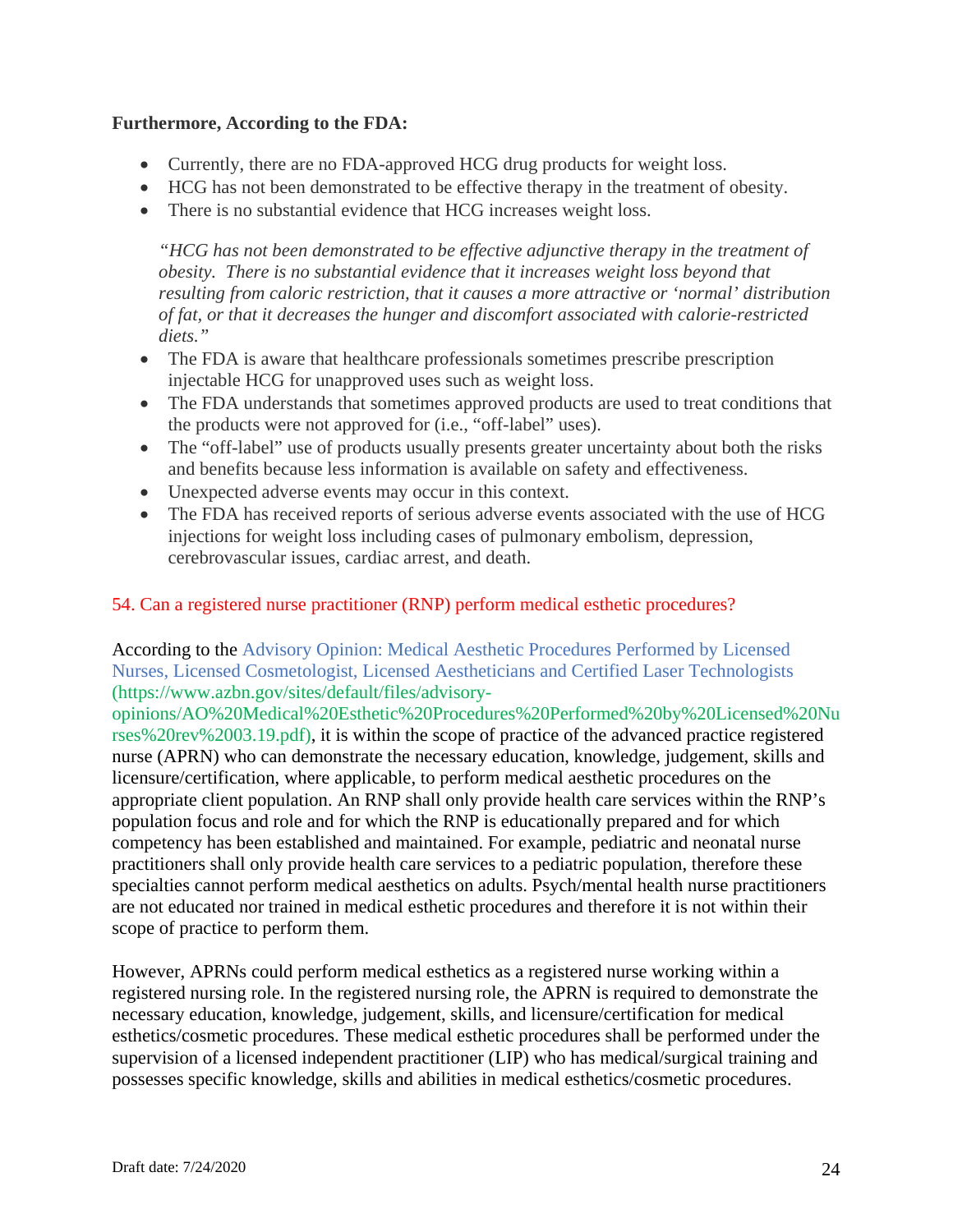## **As a licensed/certified professional you are HELD ACCOUNTABLE for the information and any requirements in the linked document noted above.**

# 55. Can a registered nurse practitioner (RNP) serve as a medical director for aesthetic facilities?

According to the Advisory Opinion: Medical Aesthetic Procedures Performed by Licensed Nurses, Licensed Cosmetologist, Licensed Aestheticians and Certified Laser Technologists (https://www.azbn.gov/sites/default/files/advisory-

opinions/AO%20Medical%20Esthetic%20Procedures%20Performed%20by%20Licensed%20Nu rses%20rev%2003.19.pdf), an advanced practice registered nurse (APRN) in accordance of state statutes and rules may assume responsibilities as a medical director, overseeing the care and treatment provided by APRN, RN's, LPN's, certified nursing assistants and unlicensed personnel consistent with R4-19-101 [\(https://www.azbn.gov/sites/default/files/2020-](https://www.azbn.gov/sites/default/files/2020-03/RULES.Effective.June3_.2019.pdf)

[03/RULES.Effective.June3\\_.2019.pdf\)](https://www.azbn.gov/sites/default/files/2020-03/RULES.Effective.June3_.2019.pdf). One of the medical director responsibilities includes the maintenance of education, competency and certification for the medical aesthetic procedures under their supervision.

Although pediatric, neonatal, and psych/mental health nurse practitioners are APRNs, they are not educated nor trained in medical aesthetic procedures or these procedures are outside of their population foci. Therefore, it is not within the scope of practice for these specialties to perform medical esthetic procedures nor serve as a medical director for aesthetic facilities.

Medical director responsibilities include but are not limited to:

- A. Provide health care services including prescribing and dispensing within the APRN's population focus and role. APRN R4-19-508 (C).
- B. APRN must maintain education, competency and certification for the procedures under the supervision of the medical director.
- C. The medical director provides guidance, leadership and training to staff.
- D. The medical director is responsible for review, approval and maintenance of written policy for all office procedures.
- E. Must be available to staff at any time during business hours.
- F. Must comply with state requirements for medical director role in outpatient facilities.

## **As a licensed/certified professional you are HELD ACCOUNTABLE for the information and any requirements in the linked document noted above.**

### 56. What is the role and population focus of a registered nurse practitioner (RNP)?

The Nurse Practice Act recognizes the RNP as an advanced practice registered nurse (APRN). According to the Nurse Practice Act rule R4-19-501

(https://www.azbn.gov/sites/default/files/2020-03/RULES.Effective.June3\_.2019.pdf), RNPs practice within one or more population foci, consistent with their education and certification. Population foci include: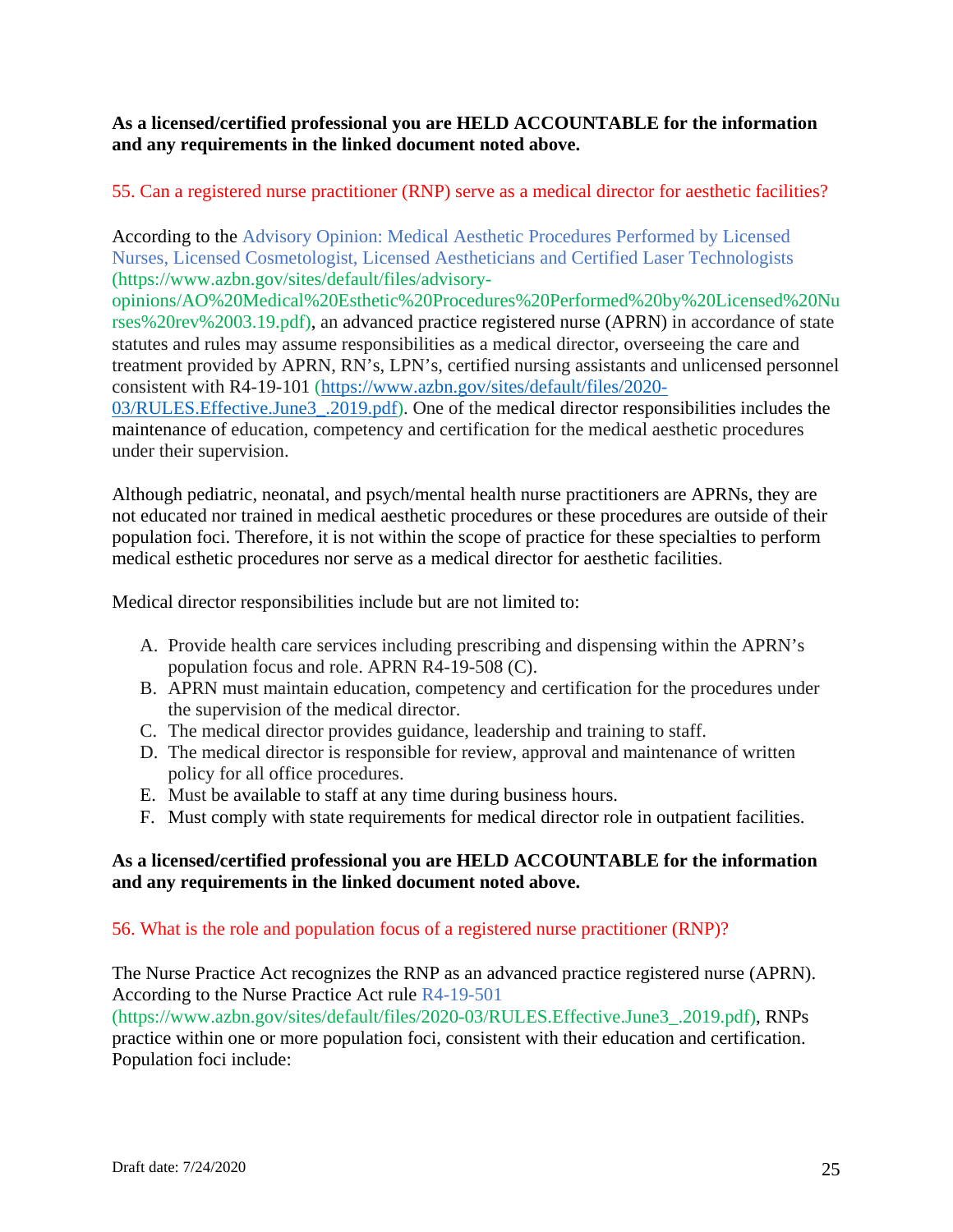1. Family-individual across the life span;

- 2. Adult-gerontology primary or acute care;
- 3. Neonatal;
- 4. Pediatric primary or acute care;
- 5. Women's health-gender related;
- 6. Psychiatric-mental health;

7. For Certified Nurse Midwives, women's health gender related including childbirth and neonatal care;

8. Other foci that have been recognized by the Board previously and new foci that meet the specified conditions as described in the rules.

57. Can a registered nurse practitioner (RNP) delegate patient care tasks to medical assistants?

Yes, according to rule R4-19-509 (https://www.azbn.gov/sites/default/files/2020-

03/RULES.Effective.June3\_.2019.pdf), a registered nurse practitioner (RNP) may delegate patient care to a medical assistant in an office or outpatient setting. The RNP shall verify that a medical assistant to whom the RNP delegates meets at least one of the following qualifications:

1. Completed an approved medical assistant training program as defined in A.A.C. R4-16- 101(3);

2. If a graduate of an unapproved medical assistant training program, passed the medical assistant examination administered by either the American Association of Medical Assistants or the American Medical Technologists;

3. Completed an unapproved medical assistant training program and was employed as a medical assistant on a continuous basis since completion of the program before February 2, 2000;

4. Was directly supervised by the same registered nurse practitioner for at least 2000 hours before February 2, 2000; or

5. Completed a medical services training program of the Armed Forces of the United States.

# 58. What patient care acts can the registered nurse practitioner (RNP) delegate to a medical assistant?

#### According to rule R4-19-509 (https://www.azbn.gov/sites/default/files/2020-

03/RULES.Effective.June3\_.2019.pdf), a registered nurse practitioner (RNP) may delegate the following acts to a medical assistant who is under the direct supervision of the RNP and demonstrates competency in the performance of the act:

- 1. Obtain vital signs;
- 2. Perform venipuncture and draw blood;
- 3. Perform capillary puncture;
- 4. Perform pulmonary function testing;
- 5. Perform electrocardiography;
- 6. Perform patient screening using established protocols;
- 7. Perform dosage calculations as applicable to written orders;

8. Apply pharmacology principles to prepare and administer oral, inhalant, topical, otic,

optic, rectal, vaginal and parenteral medications (excluding intravenous medications);

9. Maintain medication and immunization records;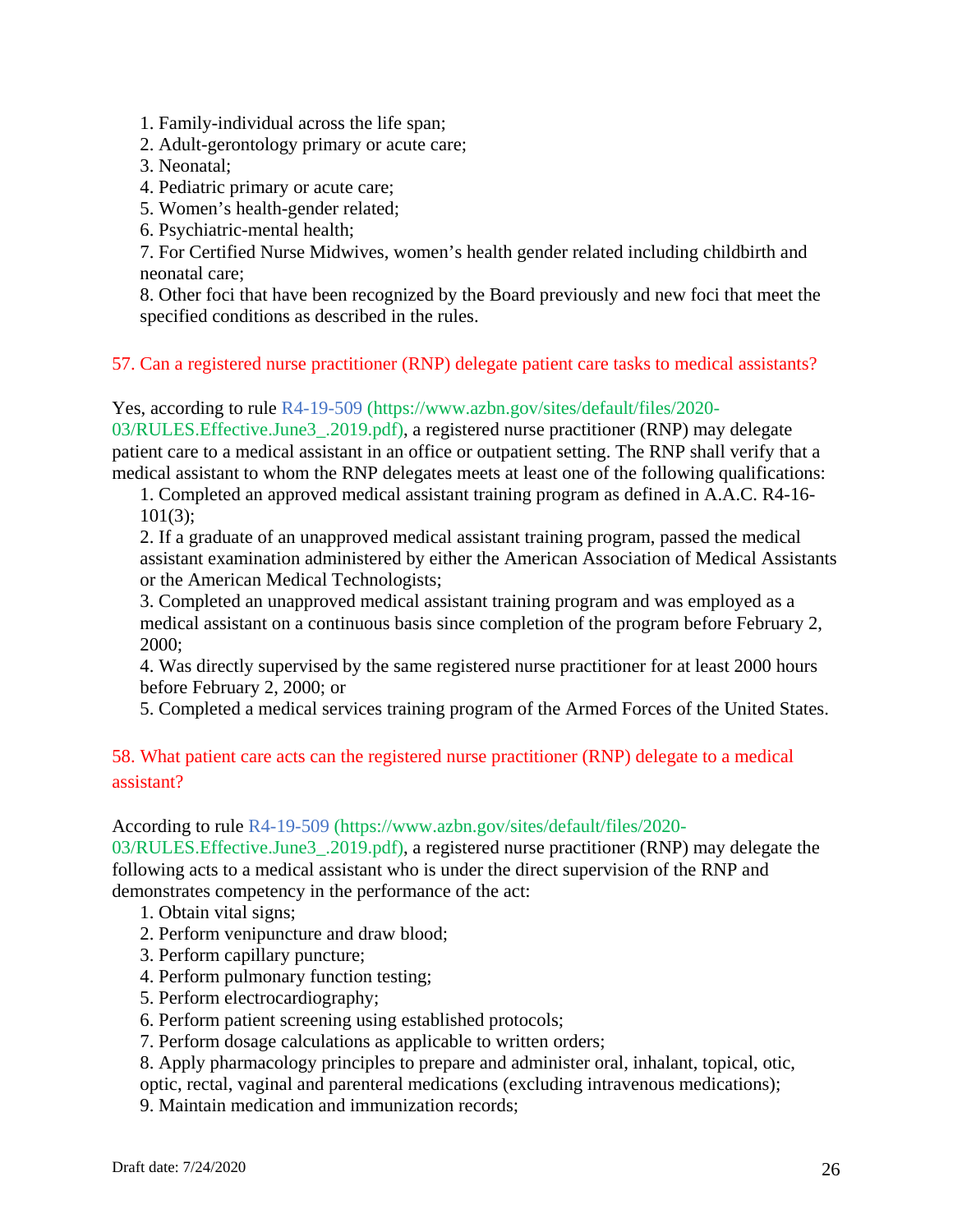10. Assist provider with patient care;

11. Perform Clinical Laboratory Improvement Amendments (CLIA) waived hematology, chemistry, urinalysis, microbiological and immunology testing;

- 12. Screen test results;
- 13. Obtain specimens for microbiological testing;
- 14. Obtain patient history;

15. Instruct patients according to their needs to promote health maintenance and disease prevention;

- 16. Prepare a patient for procedures or treatments;
- 17. Document patient care and education;
- 18. Perform first aid procedures;
- 19. Perform whirlpool treatments;
- 20. Perform diathermy treatments;
- 21. Perform electronic galvation stimulation treatments;
- 22. Perform ultrasound therapy;
- 23. Perform massage therapy (subject to regulation by massage therapy board);
- 24. Apply traction treatments;
- 25. Apply Transcutaneous Nerve Stimulation unit treatments;
- 26. Apply hot and cold pack treatments; and
- 27. Administer small volume nebulizer treatments

59. Can a registered nurse practitioner (RNP) delegate to a medical assistant or other personnel the processing of a medication refill request?

No, according to rule R4-19-509 (https://www.azbn.gov/sites/default/files/2020- 03/RULES.Effective.June3\_.2019.pdf), a registered nurse practitioner (RNP) may delegate certain acts to a medical assistant who is under the direct supervision of the RNP and demonstrates competency in the performance of the act. Processing medication refills is NOT included in the list of acts.

According to the rule R4-19-513 (https://www.azbn.gov/sites/default/files/2020- 03/RULES. Effective. June 3. 2019.pdf), an RNP granted prescribing and dispensing authority by the Board may:

1. Dispense drugs and devices to patients;

2. Dispense samples of drugs packaged for individual use without a prescription order or additional labeling;

3. Only dispense drugs and devices obtained directly from a pharmacy, manufacturer, wholesaler, or distributor; and

4. Allow other personnel to assist in the delivery of medications provided that the RNP retains responsibility and accountability for the dispensing process.

Based on this rule, the prescriber follows the above rules, applies the appropriate labeling, and bags the medication. Other personnel may then give the bag to the patient, after verification of the correct patient is complete.